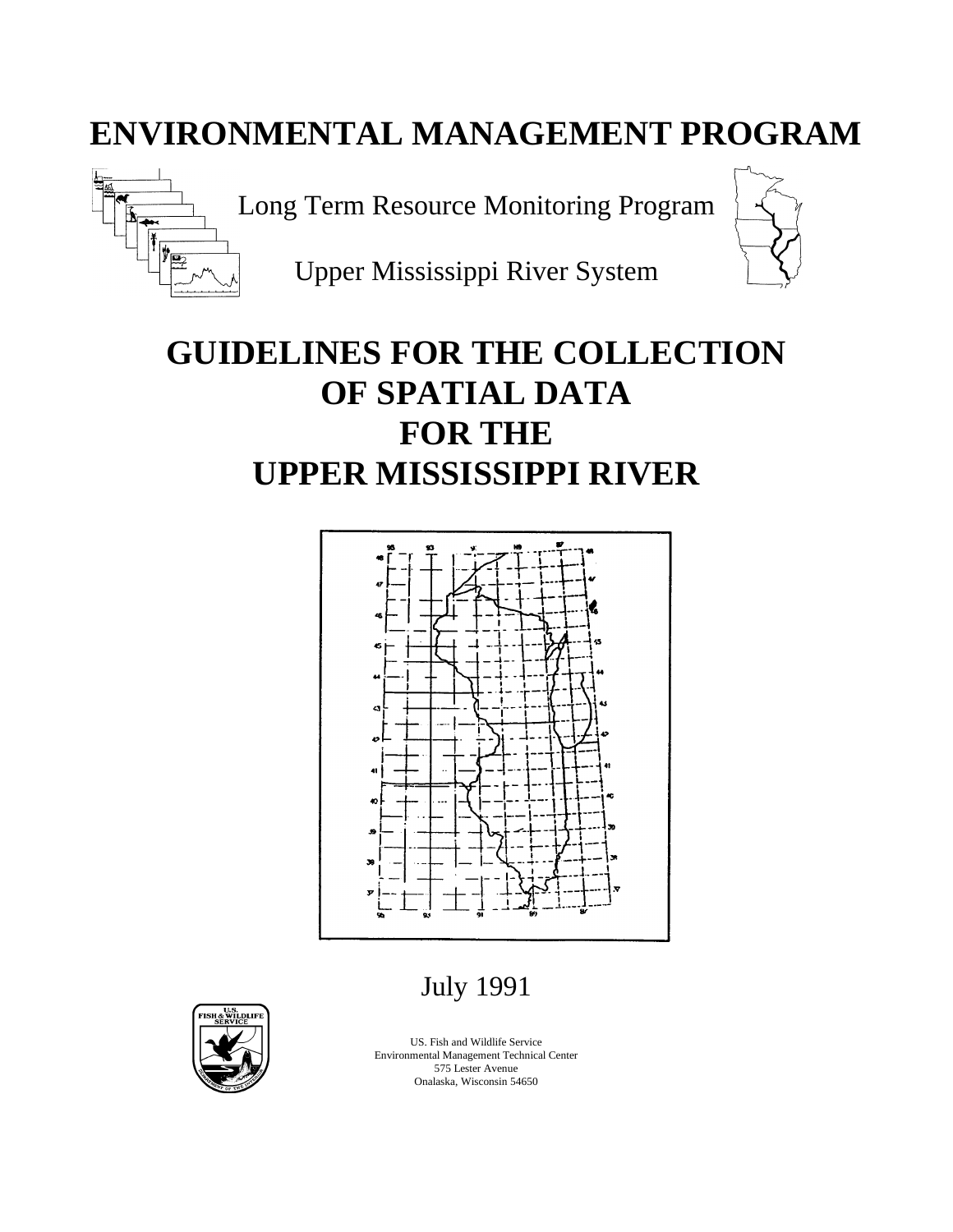# GUIDELINES FOR THE COLLECTION OF SPATIAL DATA FOR THE UPPER MISSISSIPPI RIVER

by

Mark S. Laustrup

and

Joseph H. Wlosinski

U.S. Fish and Wildlife Service Environmental Management Technical Center 575 Lester Avenue Onalaska, Wisconsin 54650

in cooperation with the

U. S. Army Corps of Engineers North Central Division 111 North Canal Chicago, Illinois 60606-7205

This PDF file may appear different from the printed report because of slight variations incurred by electronic transmission. The substance of the report remains unchanged.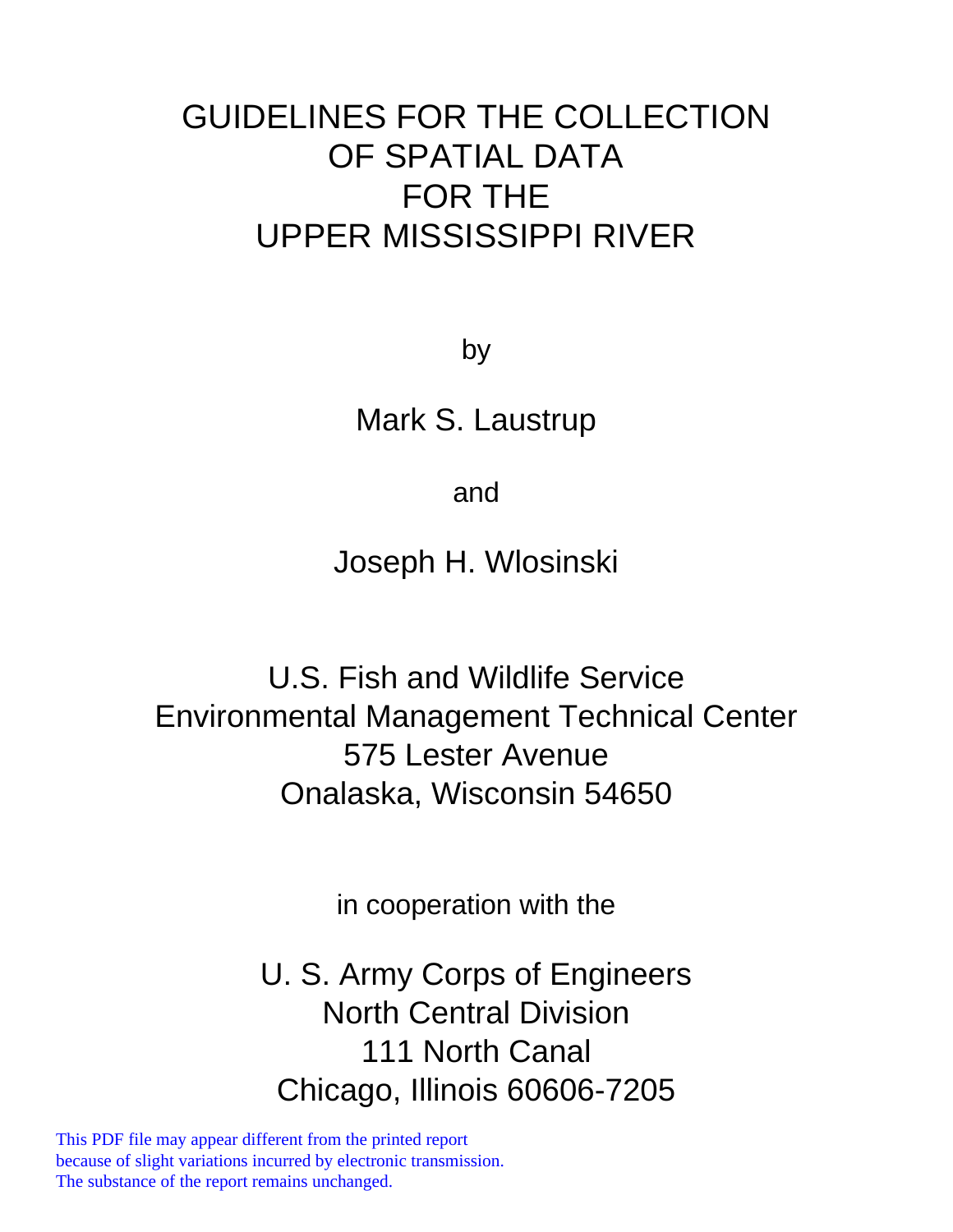| REPORT DOCUMENTATION PAGE                                                                                                                                                                                                                                                                                                                                                                                                                                                                                                                                                                                                                                                                                                                                                                                   | REPORT NUMBER 91-06 | RECIPIENT'S NUMBER |  |
|-------------------------------------------------------------------------------------------------------------------------------------------------------------------------------------------------------------------------------------------------------------------------------------------------------------------------------------------------------------------------------------------------------------------------------------------------------------------------------------------------------------------------------------------------------------------------------------------------------------------------------------------------------------------------------------------------------------------------------------------------------------------------------------------------------------|---------------------|--------------------|--|
| TITLE AND SUBTITLE<br>DATE July, 1991<br>Guidelines for the Collection of Spatial Data for the Upper Mississippi River                                                                                                                                                                                                                                                                                                                                                                                                                                                                                                                                                                                                                                                                                      |                     |                    |  |
| AUTHOR(S) Mark S. Laustrup                                                                                                                                                                                                                                                                                                                                                                                                                                                                                                                                                                                                                                                                                                                                                                                  |                     |                    |  |
| PERFORMING ORGANIZATION NAME AND ADDRESS<br>U.S. Fish and Wildlife Service Environmental Management Technical Center<br>575 Lester Avenue Onalaska, Wisconsin 54650                                                                                                                                                                                                                                                                                                                                                                                                                                                                                                                                                                                                                                         |                     |                    |  |
| SPONSORING ORGANIZATION                                                                                                                                                                                                                                                                                                                                                                                                                                                                                                                                                                                                                                                                                                                                                                                     |                     |                    |  |
|                                                                                                                                                                                                                                                                                                                                                                                                                                                                                                                                                                                                                                                                                                                                                                                                             |                     |                    |  |
| <b>ABSTRACT</b>                                                                                                                                                                                                                                                                                                                                                                                                                                                                                                                                                                                                                                                                                                                                                                                             |                     |                    |  |
| The Environmental Management Technical Center is responsible for developing a geographic information system for the Upper<br>Mississippi River System. To assure useful products are developed with a high degree of quality assurance and quality control, the<br>Analysis Team for the Long Term Resource Monitoring Program recommended that standards and conventions for data<br>organization, coding, storage and transmission be written.                                                                                                                                                                                                                                                                                                                                                            |                     |                    |  |
| This document includes contract specifications for acquisition of aerial photography, aerial mapping services (contour mapping),<br>digital scanning services, photo interpretation, vector digitizing services and digital image processing. In addition, file<br>documentation standards are included to provide potential users with descriptive and quantitative measures associated with spatial<br>and tabular data generated by the Environmental Management Technical Center. Where applicable, specifications were written to<br>conform to existing data bases that are available, for the Upper Mississippi River System. The specifications also require<br>compatibility between contractor software and the software configuration found at the Environmental Management Technical<br>Center. |                     |                    |  |
|                                                                                                                                                                                                                                                                                                                                                                                                                                                                                                                                                                                                                                                                                                                                                                                                             |                     |                    |  |
|                                                                                                                                                                                                                                                                                                                                                                                                                                                                                                                                                                                                                                                                                                                                                                                                             |                     |                    |  |
|                                                                                                                                                                                                                                                                                                                                                                                                                                                                                                                                                                                                                                                                                                                                                                                                             |                     |                    |  |
|                                                                                                                                                                                                                                                                                                                                                                                                                                                                                                                                                                                                                                                                                                                                                                                                             |                     |                    |  |
| <b>DOCUMENT ANALYSIS</b><br><b>DESCRIPTORS</b><br>a)<br>Geographic Information System<br><b>Spatial Data Guidelines</b><br>Upper Mississippi River System                                                                                                                                                                                                                                                                                                                                                                                                                                                                                                                                                                                                                                                   |                     |                    |  |
| RELEASE UNLIMITED: NTIS                                                                                                                                                                                                                                                                                                                                                                                                                                                                                                                                                                                                                                                                                                                                                                                     | <b>UNCLASSIFIED</b> |                    |  |

5285 PORT ROYAL ROAD

SPRINGFIELD, VA 22161 UNCLASSIFIED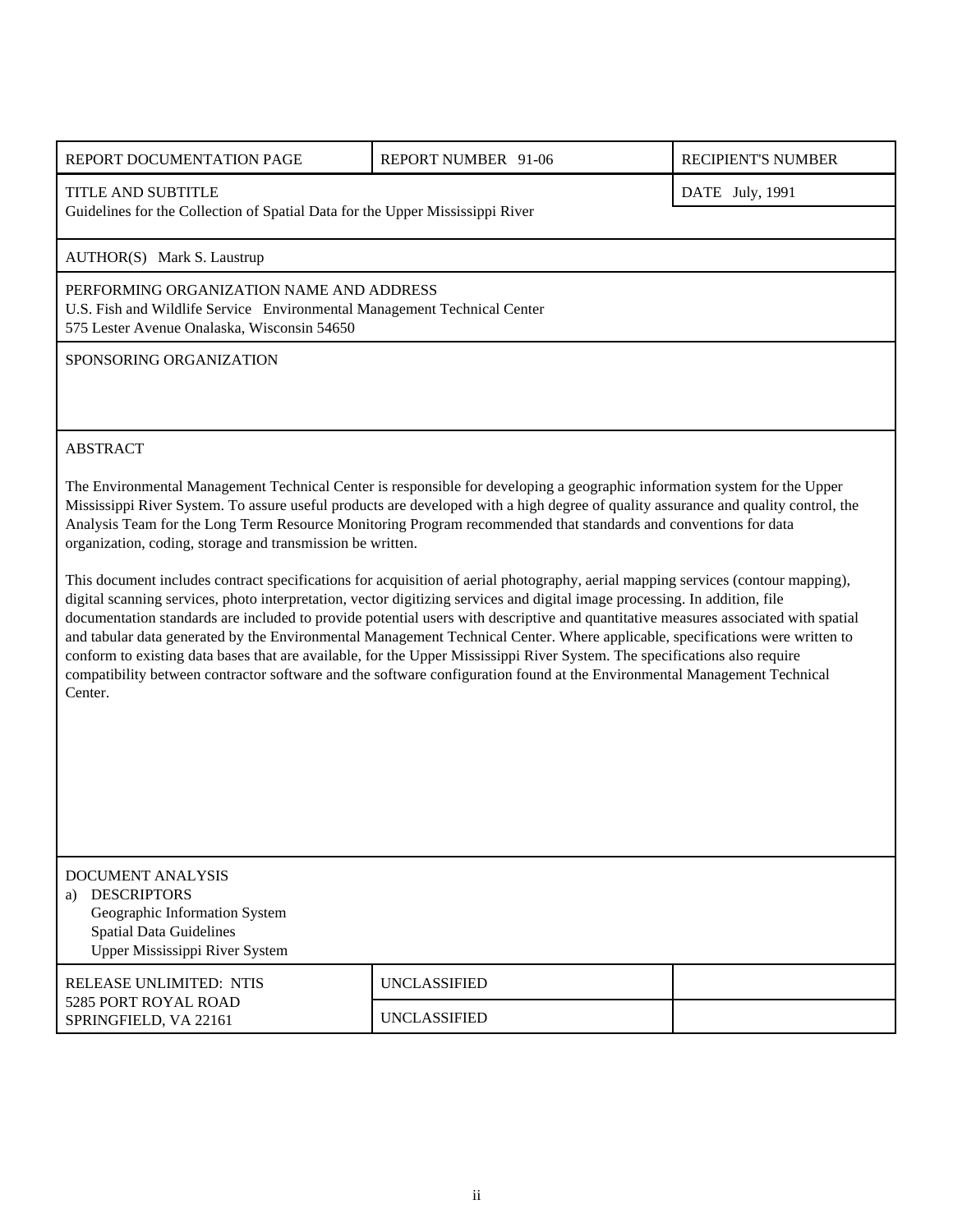#### TABLE OF CONTENTS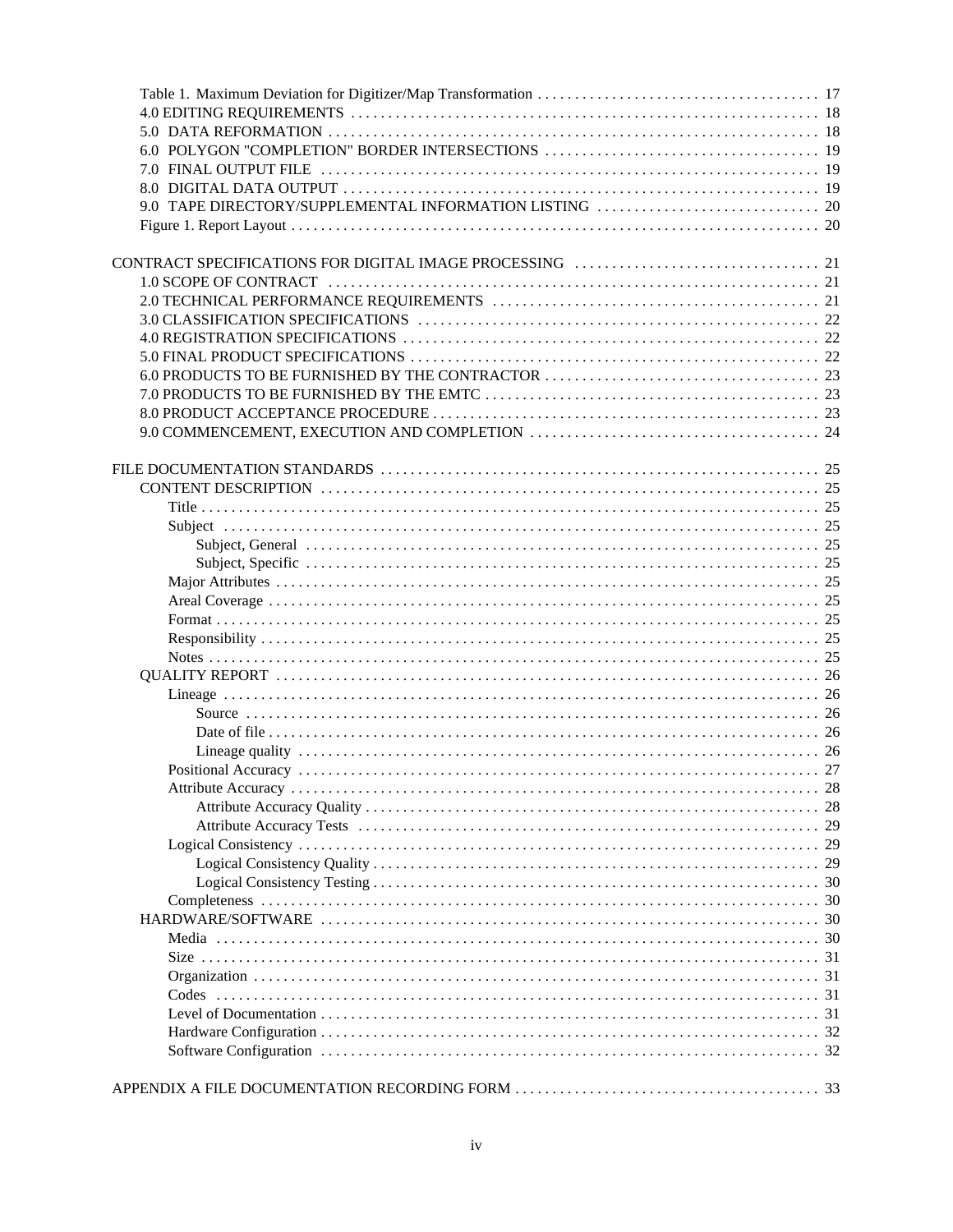#### ABSTRACT

The Environmental Management Technical Center is responsible for developing a geographic information system for the Upper Mississippi River System. To assure useful products are developed with a high degree of quality assurance and quality control, the Analysis Team for the Long Term Resource Monitoring Program recommended that standards and conventions for data organization, coding, storage, and transmission be written.

This document includes contract specifications for the acquisition of aerial photography, aerial mapping services (contour mapping), digital scanning services, photo interpretation, vector digitizing services, and digital image processing. In addition, file documentation standards are included to provide potential users with descriptive and quantitative measures associated with the spatial data generated by the Environmental Management Technical Center. Where applicable, specifications were written to conform to existing data bases that are available for the Upper Mississippi River System. The specifications also require compatibility between contractor software and software used by the Environmental Management Technical Center.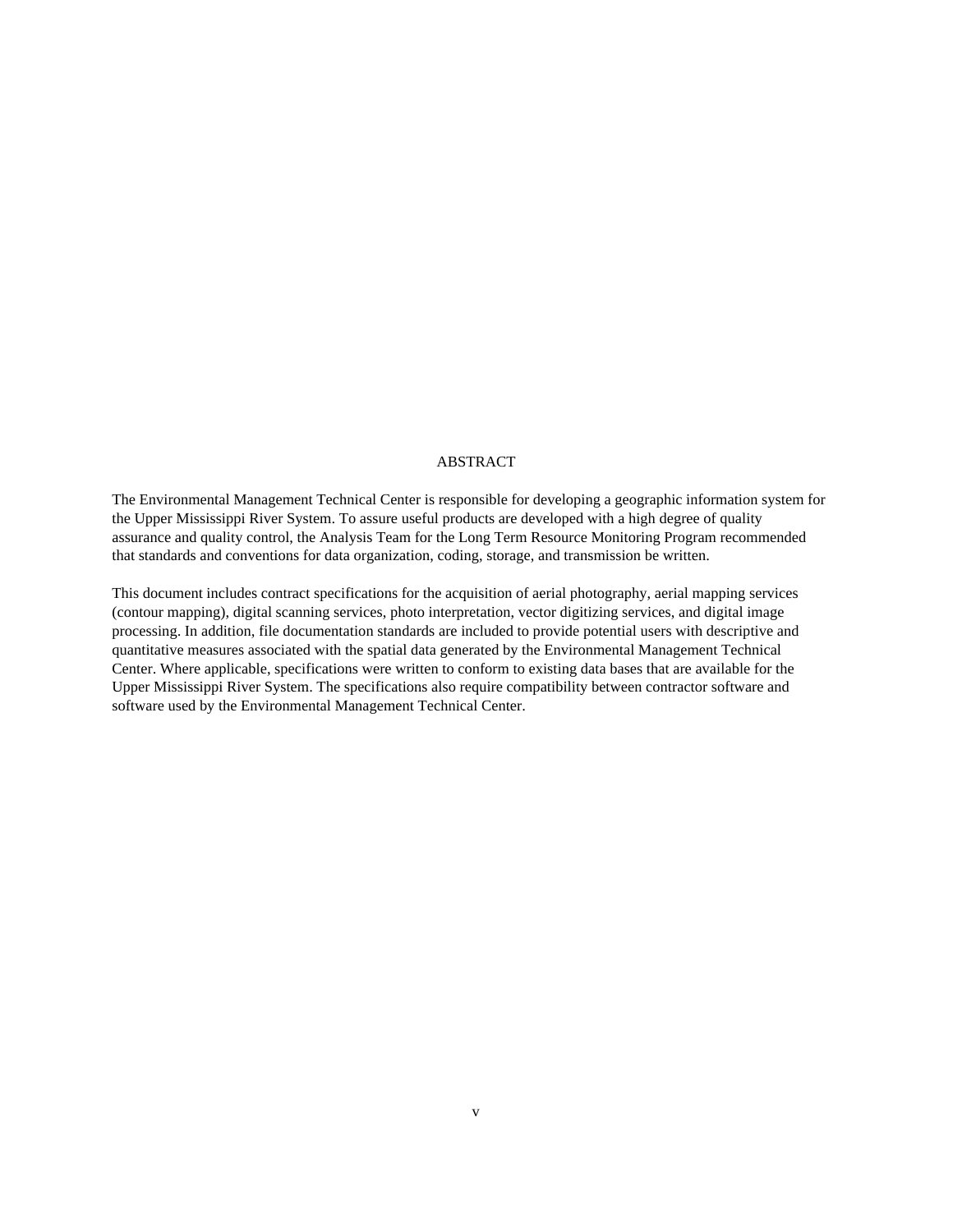#### ACKNOWLEDGEMENTS

Several individuals provided information and expertise in the development of this document. Andy Bruzewicz, Rock Island District, Corps of Engineers, (now with the Corps' Cold Regions Research Environmental Laboratory, Hanover, NH) provided examples of contracts for aerial photography, raster digitizing, and aerial mapping. Mike Gilbert, Omaha District, Corps of Engineers, also provided examples of aerial photography contracts. Bill Schwening, Omaha District, Corps of Engineers, provided the contract model for the vector digitizing specifications. File documentation standards are based on those provided by the Standards Subcommittee of the Wisconsin State Interdepartmental Geographic Data Sharing Workgroup. We thank members of the Environmental Management Technical Center Analysis Team, Randy W. Burkhardt, Kenneth S. Lubinski and Jerry L. Rasmussen for their technical assistance, and Mary M. Mackrill for editorial assistance.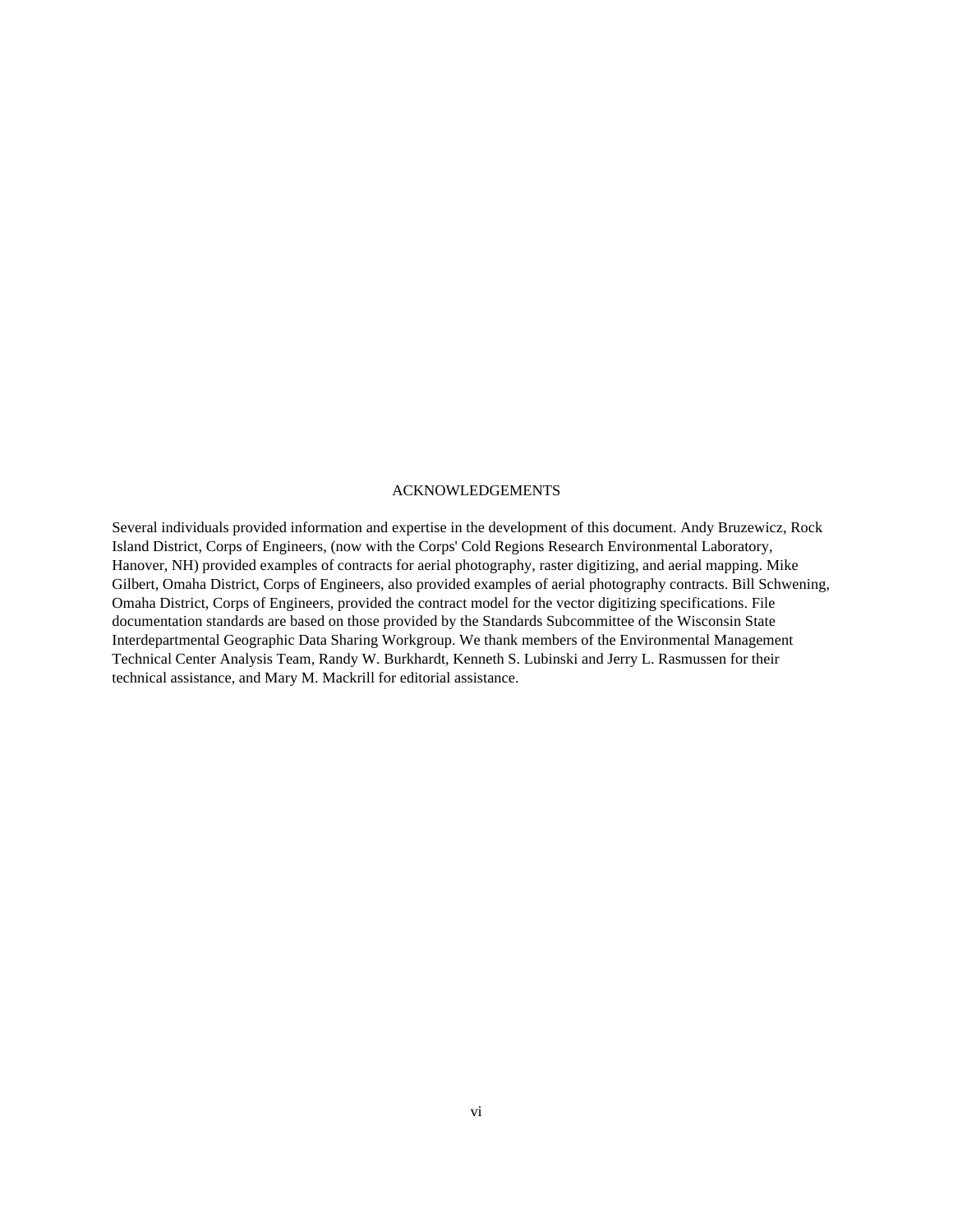#### INTRODUCTION

The Long Term Resource Monitoring Program (LTRMP) for the Upper Mississippi River System (UMRS) was authorized under the Water Resources Development Act of 1986 (Public Law 99-662). The UMRS is composed of the navigable reaches of the Upper Mississippi, Illinois, Kaskaskia, Black, St. Croix and Minnesota rivers. Program objectives are: to analyze significant resource problems such as sedimentation, water level management, and navigation impacts; to monitor selected habitats and species; and to develop data management systems and techniques which will assist resource personnel to better manage the UMRS ecosystems.

The objective is to provide decision makers with adequate information to ensure continuation of the UMRS as a viable fish and wildlife resource, while maintaining its multiple-use character. This requires an improved understanding of the interactions of ecosystem components and the long term trends in these resources.

Measurement of long term trends requires collection of scientifically valid and statistically sound data through time, in order to detect site specific or systemwide changes or trends in selected physical, chemical and biological components of the various habitats and biotic communities. This information will also provide critical baseline information needed to solve resource problem issues.

This document includes contract specifications for the acquisition of aerial photography, topographic mapping services, digital scanning services, photo interpretation, vector digitizing services, and digital image processing. In addition, file documentation standards are included to provide potential users with descriptive and quantitative measures associated with the spatial data generated by the Environmental Management Technical Center (EMTC).

# **CONTRACT SPECIFICATIONS FOR AERIAL PHOTOGRAPHY**

## 1.0 SCOPE OF CONTRACT

A contract for aerial photography includes all services, labor, plant, equipment and transportation (including fuel) necessary to produce 1:15,000 vertical, true color and/or color infrared (CIR) strip aerial photography, including negatives, paper prints and/or positive transparencies, and a flight line/photo index on either county highway maps or U.S. Geological Survey (USGS) 1:250,000 NK series maps for certain portions of the UMRS. Areas of interest are supplied to the contractor.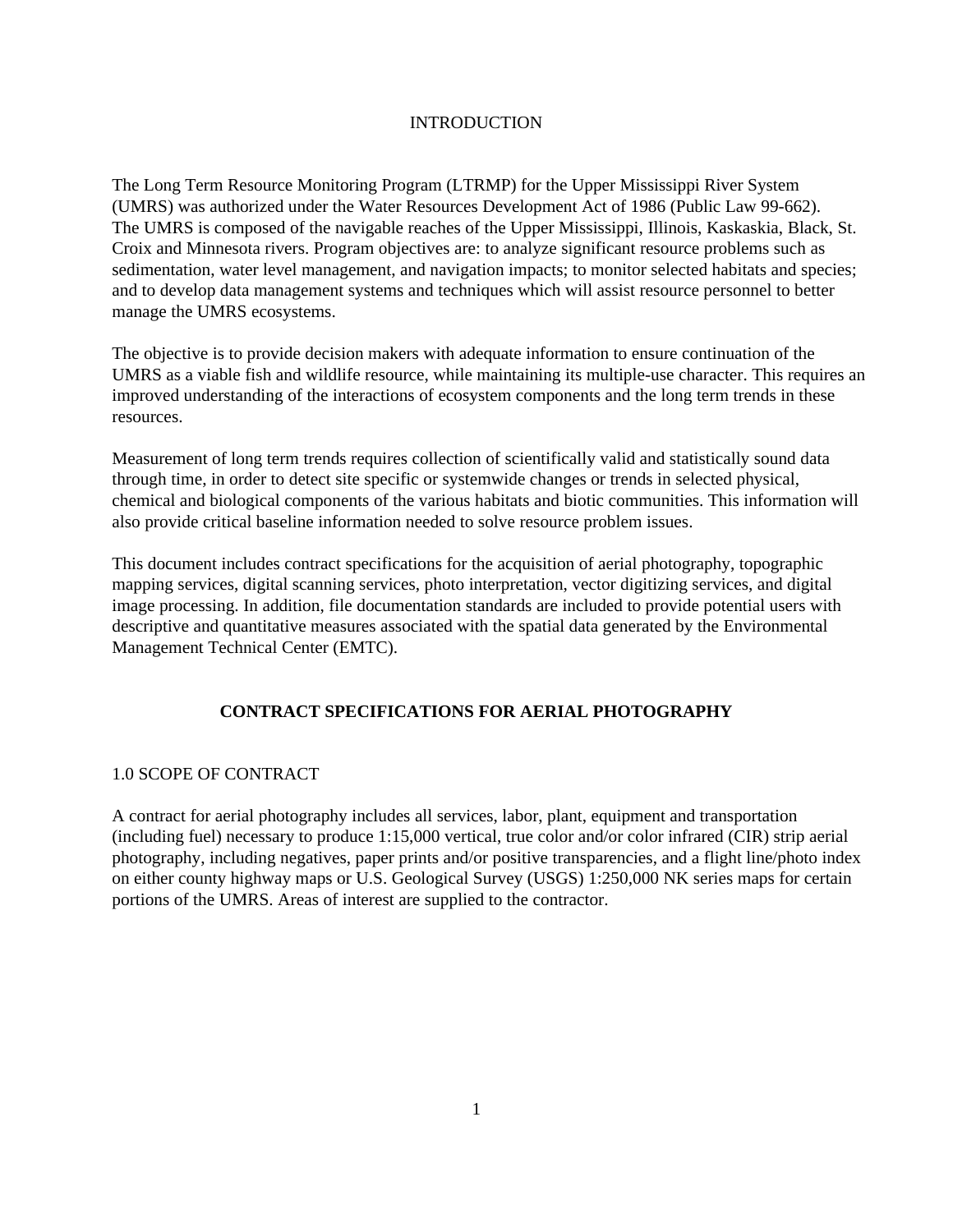#### 2.0 TECHNICAL PERFORMANCE REQUIREMENTS

- 2.1 The aerial photography to be taken under this contract shall be vertically exposed with a 9 inch x 9 inch format, calibrated, 6 inch focal length, precision aerial mapping camera, equipped with a single, high resolution, distortion free type lens and appropriate filters.
- 2.2 The contractor, in consultation with EMTC staff, determine the direction and flight lines necessary to provide complete stereoscopic coverage of the areas of interest. All coverage determined inadequate by the EMTC shall be cause for the contractor to provide additional coverage at no expense to the government.
- 2.3 Sixty percent overlap along the line of flight and 30% sidelap of parallel flights is required. Deviations of more than 5% from these specified overlaps because of excessive tilt, crab, and drift will be considered unsatisfactory and cause for rejection of that particular flight or any portion thereof. Aerial photography specifications are further defined as follows:
	- 2.3.1 All images must be acquired when the sun is at least 30 degrees above the horizon.
	- 2.3.2 Excessive scale variation (5%) because of unadjusted flight altitude above mean ground elevation may be considered unsatisfactory and cause for rejection.
	- 2.3.3 Tilt shall not exceed 4 degrees average along a flight line.
	- 2.3.4 Crab shall not exceed 10 degrees as measured from the line of flight, as indicated by the principal points of consecutive photographs.
	- 2.3.5 Contractor shall determine the proper film/filter combinations to be used according to the work order and photographic conditions. The film shall be exposed and developed in such a manner that it is sharp, clear, and free of defects.
	- 2.3.6 No more that 5% cloud cover is acceptable.
	- 2.3.7 Excessive (noticeable) vignetting is cause for all products to be refused.
	- 2.3.8 Every attempt must be made to fly the photography within a one week window either side of the required date.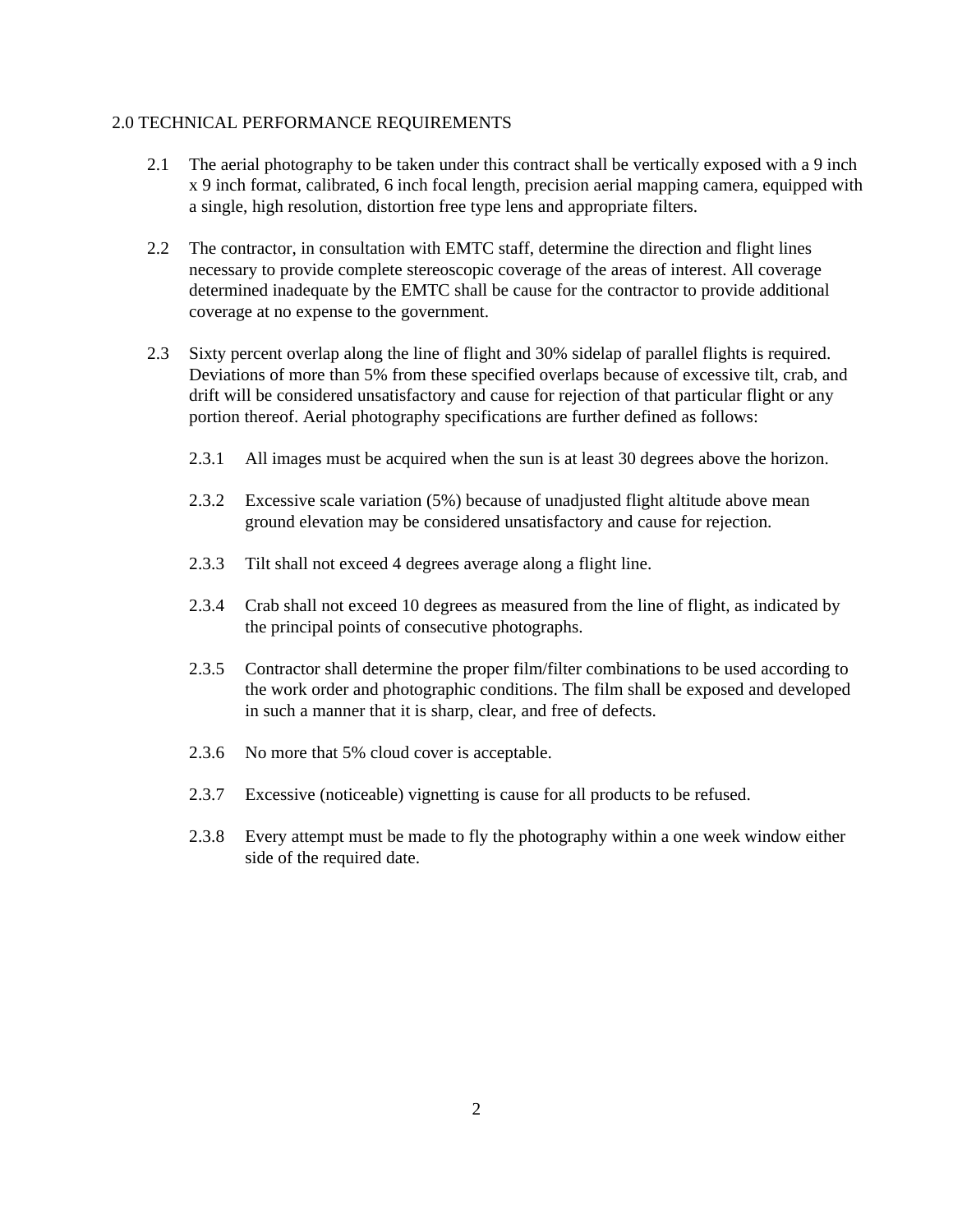- 2.3.9 Photo indices shall be prepared on county highway maps or USGS 1:250,000 NK series maps indicating the flight line, photo number and direction of flight.
- 2.3.10 Contact prints of all photography delivered under this contract shall be prepared on water resistant, medium weight, medium contrast, non-glossy, print paper suitable for stereoscopic viewing.
- 2.3.11 Each frame shall be labelled with the date, of photography, scale, flight line number and frame number.
- 2.3.12 Delivery of products shall be within 20 calendar days following the flight.

#### 3.0 ITEMS TO BE DELIVERED BY THE CONTRACTOR

- 3.1 The contractor shall provide a flight line/index map delineating each flight line and the beginning and ending frame numbers.
- 3.2 The contractor shall provide the developed negatives if applicable on a winding spool with a suitable container) and a complete set of contact prints or transparencies to the EMTC.

# **CONTRACT SPECIFICATIONS FOR AERIAL MAPPING**

#### 1.0 SCOPE OF CONTRACT

Stereo aerial photography and topographic mapping is completed under a work order placed under an indefinite delivery photogrammetric contract.

It is anticipated that no work order will involve the land/water interface greater than that covered by 6 to 8, USGS 7.5 minute quadrangle maps. No contours need be plotted for the water surface.

#### 2.0 TECHNICAL PERFORMANCE REQUIREMENTS

2.1 Aerial Photography. Black and white stereo photography required to fulfill this Work Order shall be furnished by the contractor. The format will be 9 inches x 9 inches at either 1800 (l' interval) or 3600 (2' interval) feet above ground level. The camera shall be a 6 inch Focal Length metric camera used for precision aerial mapping. End lap for photography shall not be less than 55% or more than 65%. Multiple flight lines, where necessary, shall be spaced to provide 30% side lap. Imagery shall be obtained with no part of the terrain obscured by snow, clouds, cloud shadows or smoke. Normal shorelines must be evident.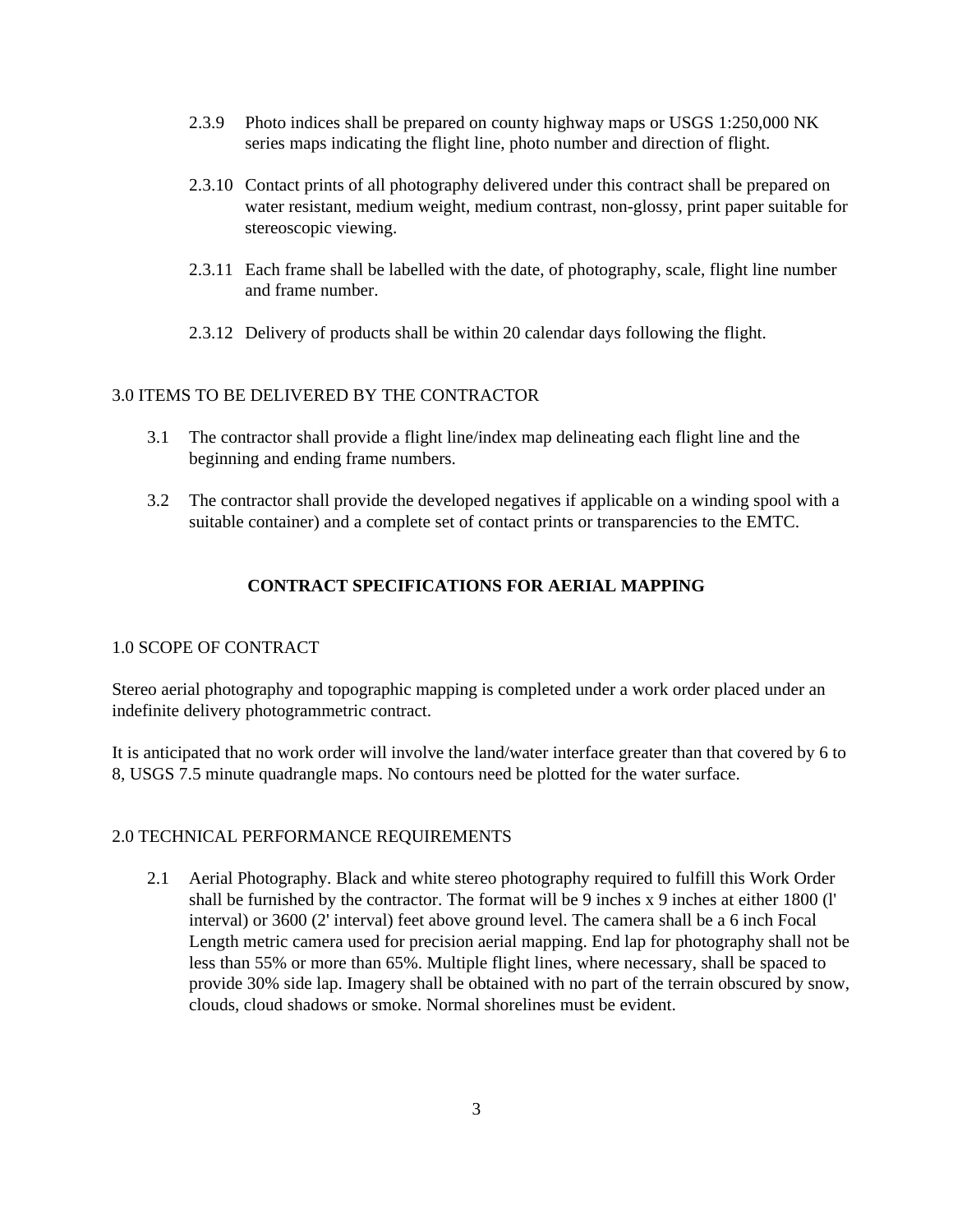- 2.2 Basic Control and Photo Point Control. All necessary horizontal and vertical control required for mapping under this work order will be established by the contractor and shall be of third or higher order accuracy. Positions for horizontal control will be computed with relation to the system provided to the contractor by the EMTC. Vertical control shall be established as needed. The elevations shall be referenced to the National Geodetic Vertical Datum. Analytical bridging for control may be used in this work order. Horizontal control stations will be established as needed. Data pertaining to horizontal and vertical control will be recorded on Government Form DA 1959 furnished by the EMTC and prepared by the contractor. Accurate and complete descriptions of all control stations shall be recorded, including section, township and range. Iron stakes will be set at all horizontal control stations.
- 2.3 Stereo Compilations. All planimetric details visible and identifiable on the aerial photographs, such as buildings, roads, railroads, bridges, drainage features and major fence lines shall be plotted. Besides to the 1 or 2 foot contours, spot elevations shall be plotted at all road intersections; at all low or high points of centerline grade on highways, roads, levees and other prominent features.

# 3.0 PRODUCTS FURNISHED BY THE CONTRACTOR

- 3.1 Aerial photography.
	- 3.1.1 Developed negative must be provided in a roll on a winding spool within a suitable metal or plastic container labeled showing the name of the project, serial number of first and last numbered negative of flight, data and mean time of flight, approximate scale and contract number.
	- 3.1.2 Each negative shall show the date of photography, scale, flight number and exposure number.
	- 3.1.3 One set of final contact prints will be made on semi-matte paper, with control points located.
	- 3.1.4 Flight line index shall be submitted showing limits of each photograph on the flight  $line(s)$ .
- 3.2 Scribed quality topographic maps.
	- 3.2.1 Size. 28 inches x 40 inches; mapping area, 25 inches x 35 inches.
	- 3.2.2 Material.0.004 inch stable-base drafting media.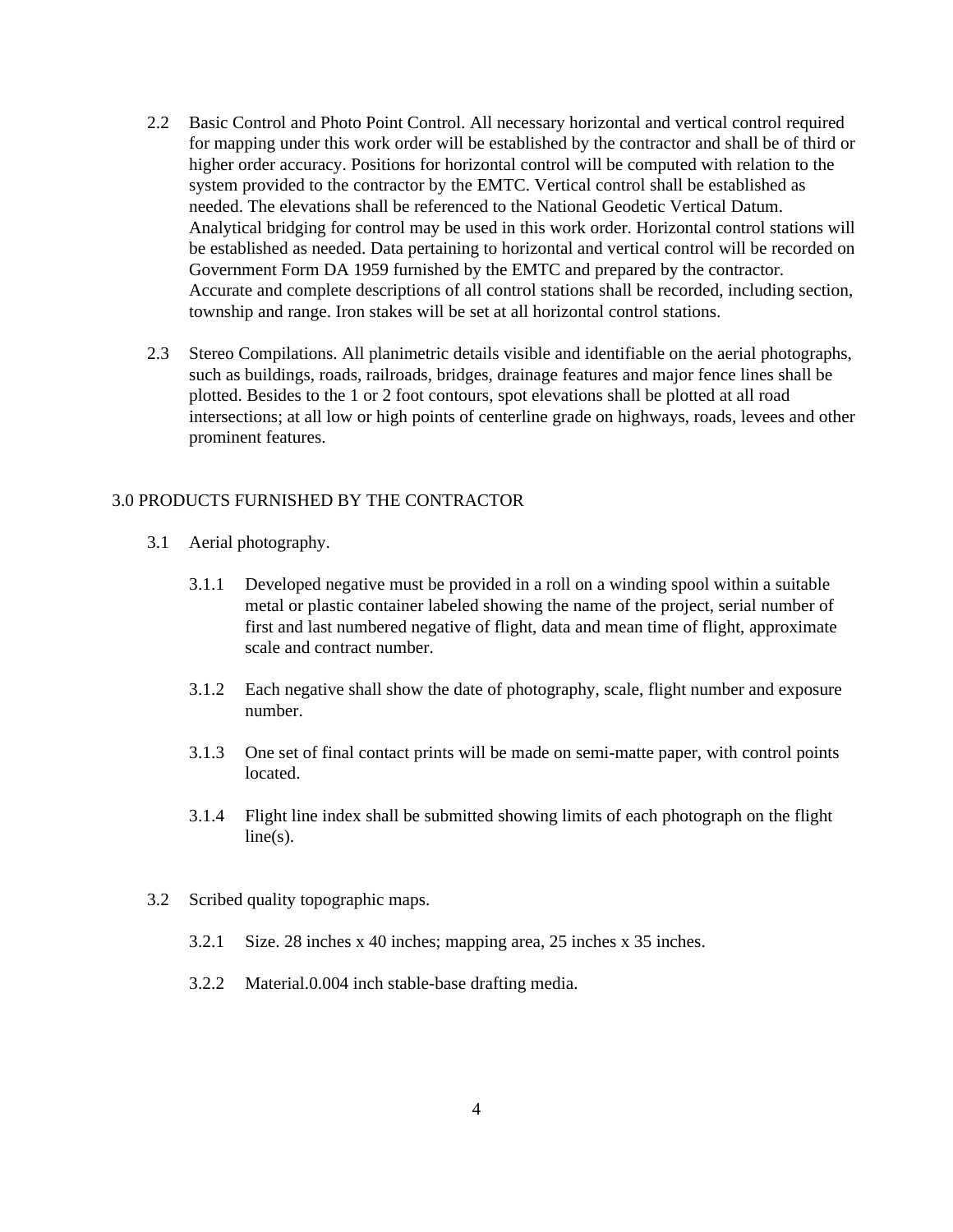- 3.2.3 Standard 5 inch or 500 foot grids relative to the system provided to the contractor by the EMTC must be used. Each grid line is to be labeled with appropriate coordinates.
- 3.2.4 All planimetric features shown in 2.3 are to be plotted.
- 3.2.5 Date of photography shall be shown on all drawings.
- 3.2.6 Horizontal and vertical control points will be plotted.
- 3.2.7 Contours at 1 foot or 2 foot intervals are to be plotted, depending on the work order.
- 3.2.8 Spot elevations will be shown for these features.
	- 3.2.8.1 Sizeable tops and depressions.
	- 3.2.8.2 Railroad grade crossings.
	- 3.2.8.3 Road intersections.
	- 3.2.8.4 High or low points on center lines of main highways and railroads.
	- 3.2.8.5 Other prominent features.
- 3.2.9 Final drawing scale will be 1 inch equals 200 feet.
- 3.2.10 Line weight and character size will be sufficient for later reduction of maps to 1 inch equals 400 feet.
- 3.3 One print of each scribed drawing will be provided.
- 3.4 Control data cards (Form 1959) for all control points established.

#### 4.0 PRODUCTS TO BE FURNISHED BY THE EMTC

- 4.1 Map showing limits of required photography.
- 4.2 Map showing limits of required mapping.
- 4.3 All existing data pertaining to horizontal and vertical control which was previously established throughout the area by the USGS, or other sources.
- 4.4 Form 1959 for control record.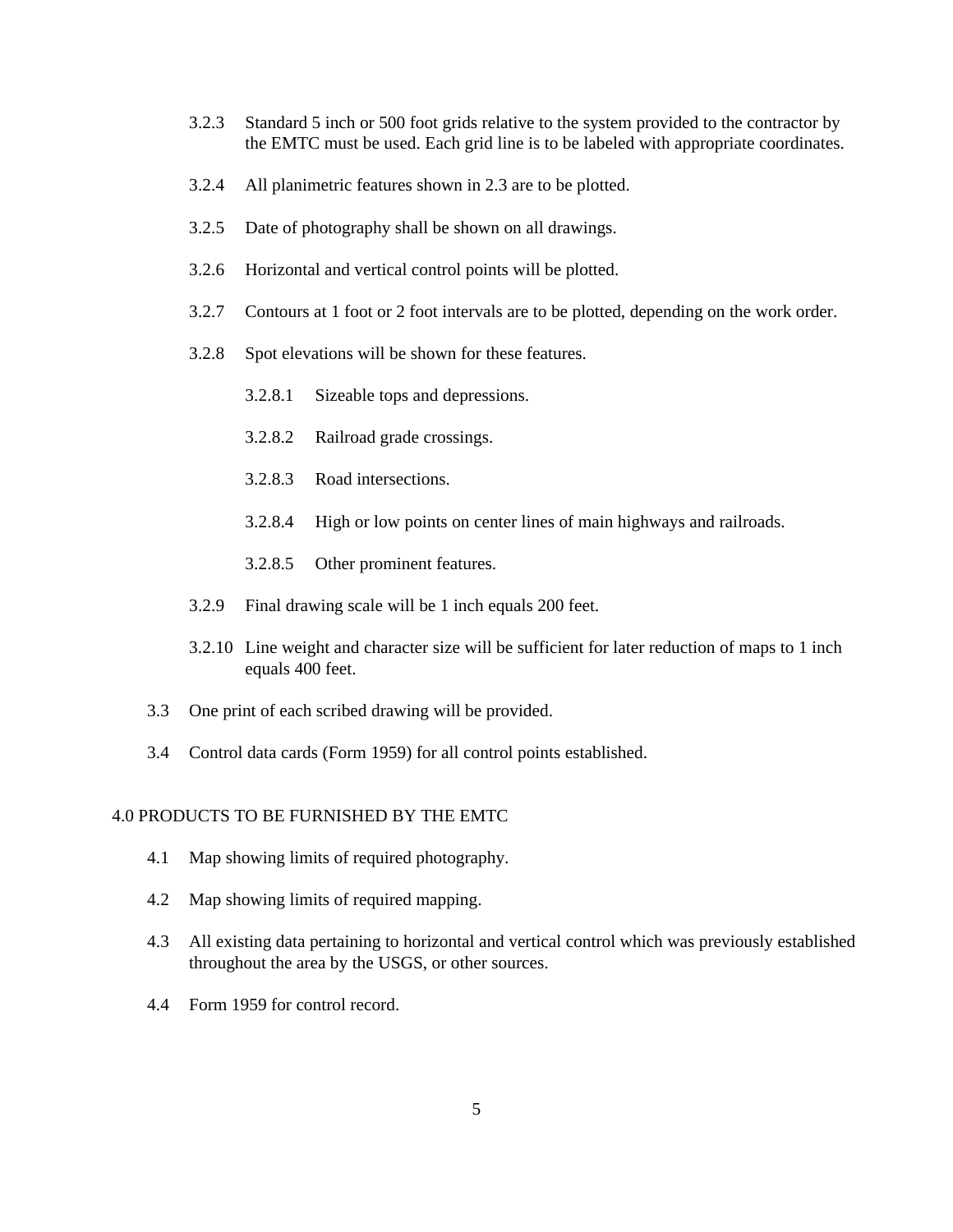#### 5.0 COMMENCEMENT, EXECUTION AND COMPLETION

- 5.1 General. The contractor is required to execute the work required under this contract with faithfulness and diligence in order to complete and deliver all work in accordance with the final completion date.
- 5.2 Completion Dates.
	- 5.2.1 Aerial photography shall be accomplished as soon as conditions in 2.1 can be met.
	- 5.2.2 The target date for completion of all work under this work order is set by the contract, barring any excusable delays. The contractor shall complete and deliver all work on or before that time.
- 5.3 Progress Reports. A written progress report shall be submitted 10 days after the receipt by the contractor of the notice to proceed, and every 30 days thereafter for the remainder of the contract period. The report shall show the percentages of work accomplished for each phase of the work (flying, control, compilation, etc.) for that report period and the total percentage to date for each phase. The two statistics must be made distinguishable from each other by color or symbol if the report is graphic. Any problem areas should be addressed in the required report. The report shall be delivered or postmarked not later than 3 calendar days following the end of the reporting period.

# **CONTRACT SPECIFICATIONS FOR DIGITAL SCANNING SERVICES**

## 1.0 SCOPE OF WORK

The contract objective is to obtain scanning services. The EMTC provides film positive color and CIR aerial photography and/or transparencies and the contractor returns the photographs/transparencies and digital data recorded on 1/2 inch magnetic computer compatible tape.

## 2.0 TECHNICAL PERFORMANCE REQUIREMENTS

- 2.1 Bidders are required to include a detailed description of equipment, material and methods to be used in fulfilling this contract.
- 2.2 Bidders are required to provide references which will include the name of the firm/agency for which similar work was performed, the name of an individual within the firm/agency who is familiar with the contract, and the address and phone number of that individual.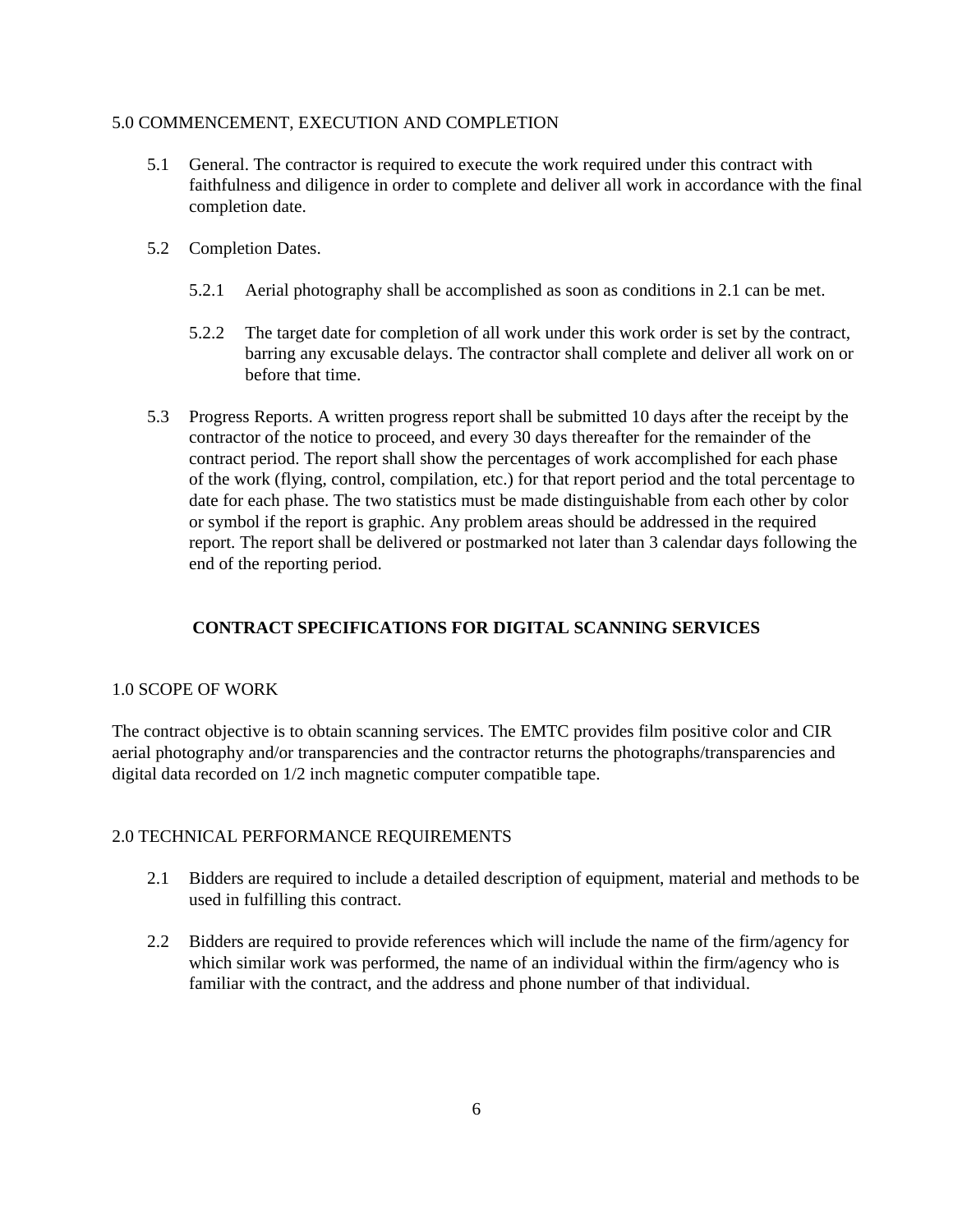2.3 Bidders are required to scan two test photographs and provide detailed time and cost information. The time data is used as a basis for estimating the cost of jobs submitted to the successful bidder(s).

# 3.0 SCANNING SPECIFICATIONS

- 3.1 The digitizing scanner used by the contractor must be a charged couple device. A vidicon scanner is not acceptable.
- 3.2 The digitizing scanner must produce a raster file at least 4096 by 4096 pixels.
- 3.3 The contractor must have the capability and expertise to filter red (approximately 600-700 nm), green (approximately 500-600 nm), and blue (approximately 400-500 nm) wavelengths. This involves three scanning episodes per image, one for each wavelength, which will generate three files.
- 3.4 The scanner, at a minimum, must be able to produce 8 bit data for each pixel scanned.
- 3.5 Any changes in gray levels due to the scanner/lens, i.e., vignetting, must be removed from final products.

## 4.0 PRODUCT SPECIFICATIONS

- 4.1 The magnetic tape provided by the contractor must have the following characteristics: 9 track, ANSI compatible tape certified at a density of 6250 bits per inch (bpi), unlabeled (no internal tape header file) without file header information, 1600 or 6250 bpi.
- 4.2 The last data file on tape will be terminated by a record that contains a blank file name and a zero counter value, then a USA standard end-of-file mark.
- 4.3 Each tape transmittal must be accompanied by a listing that provides the number and type of files on the tape, the data file ordering by file name, date of photograph, sampling interval, the number of rows and columns in each file and other pertinent bookkeeping information about tape content.
- 4.4 There may be more than one image per tape but images shall not be split between tapes.
- 4.5 Each color band shall be in a separate file (band sequential) and all files for a particular image shall be on the same tape.
- 4.6 Only one scan line per tape record will be used.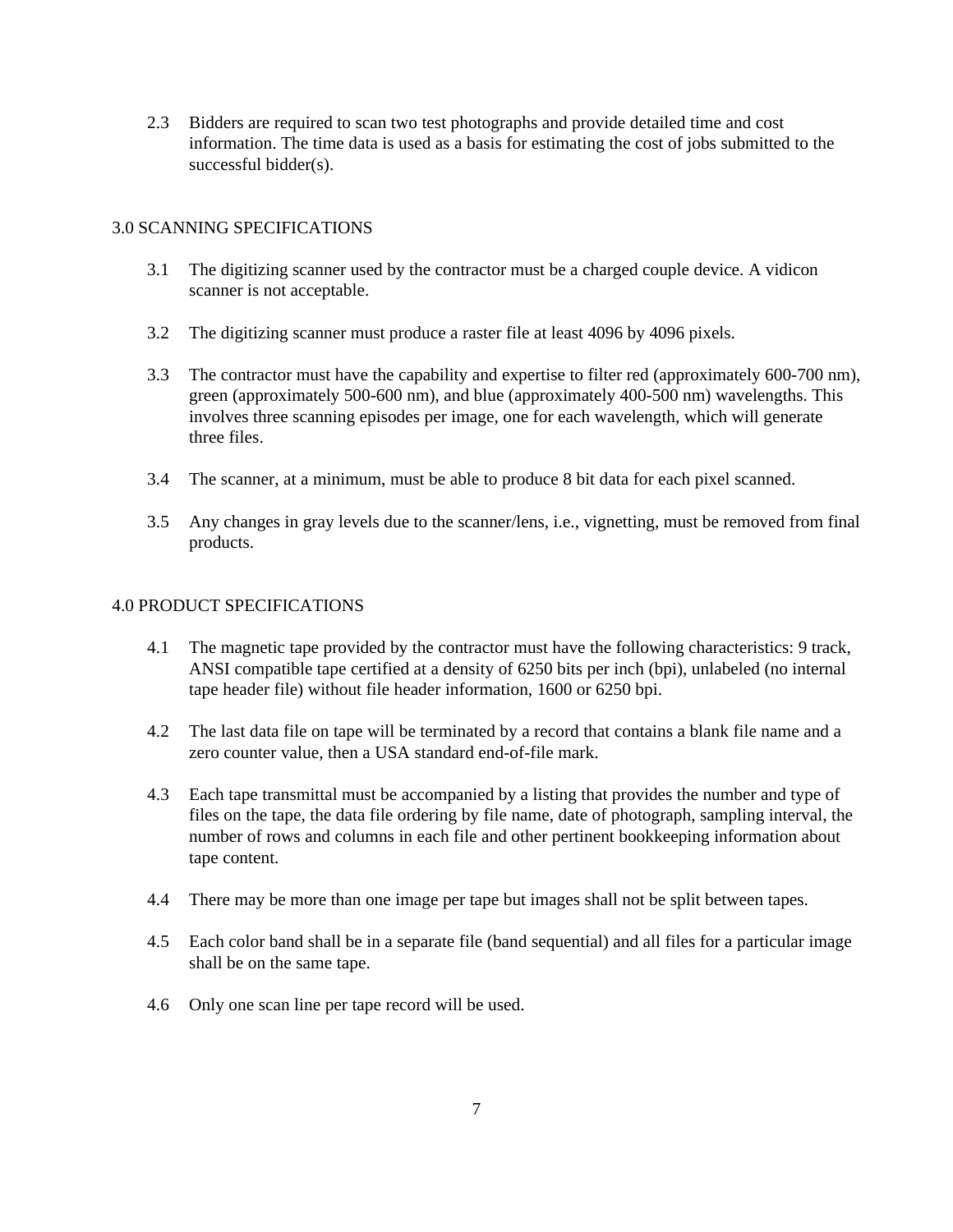#### 5.0 ITEMS TO BE PROVIDED BY THE EMTC

5.1 The EMTC will provide color or CIR film positive photographs/transparencies. Film positives and computer tapes will be returned to the EMTC when the digitizing scanning is complete. For each photograph, the direction of north will be indicated on an acetate sleeve. Each image is to be scanned in its entirety, starting at the northwest corner.

## 6.0 TIME REQUIREMENTS

6.1 Scanning shall occur at an average of no fewer than five images per week commencing with receipt of film positives following notification of award of contract. Photographs and tapes shall be shipped to the EMTC as completed in lots of 10.

## 7.0 CRITERIA FOR EVALUATING CONTRACTOR BIDS

7.1 The criteria outlined in the Technical Criteria section, will be used to evaluate proposals received as a result of this Request for Proposal (RFP).

# **CONTRACT SPECIFICATIONS FOR AIR PHOTO INTERPRETATION**

## 1.0 SCOPE OF CONTRACT

1.1 Work to be done under contract consists of furnishing all services, labor, plant, and equipment to provide photo interpretation and mapping services. Areas of interest will be supplied to the contractor.

#### 2.0 TECHNICAL PERFORMANCE REQUIREMENTS

- 2.1 Bidders are required to include a detailed description of equipment, material and methods to be used in fulfilling this contract.
- 2.2 Bidders are required to provide references which will included the name of the firm/agency for which similar work was performed, the name of an individual within the firm/agency who is familiar with the technical aspects of the contract, and the address and phone number of that individual.
- 2.3 Bidders are required to provide the EMTC with examples of work at the 1:24,000 USGS quadrangle level and detailed time and cost information associated with the example. The time data will be used as a basis for estimating the cost of jobs submitted to the successful bidder(s),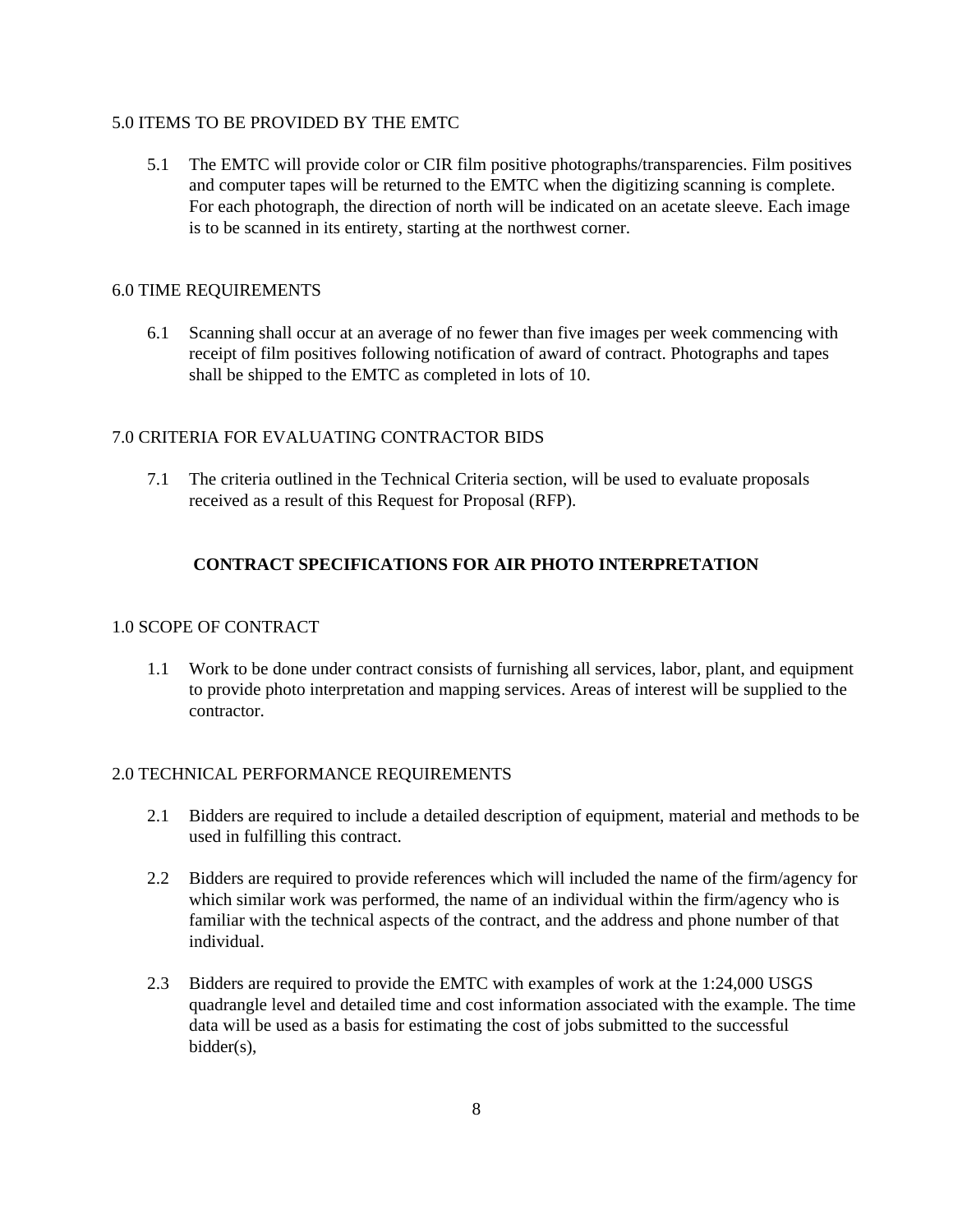2.4 The contractor must have at least one stereo zoom transfer scope, or equivalent, for use in registering stereoscopic aerial photographs or acetate overlays to 1:24,000 USGS quadrangle maps.

# 3.0 PHOTO INTERPRETATION SPECIFICATIONS

- 3.1 The contractor will be expected to meet with EMTC staff before initiation of photo interpretation (PI) work in order to: 1) become familiar with the existing data base; and 2) to ensure that new data which is generated is consistent with that which already exists.
- 3.2 All PI work completed under this contract will utilize the applicable theme classification codes provided by the EMTC.

# 4.0 PRODUCT SPECIFICATIONS

- 4.1 The contractor will utilize stable-base drafting mylar material for the quadrangle overlays.
- 4.2 All interpretive work will be registered to the base map by using the tic marks supplied to the contractor by the EMTC. This information will by provided when the contractor meets with the EMTC staff (Section 3.1).
- 4.3 At the discretion of the EMTC, the contractor will provide LTRMP with draft pencil (lead not greater than 0.30mm) copies of the quadrangle overlays per the Product Acceptance Procedure as outlined in Section 7.

# 5.0 PRODUCTS TO BE FURNISHED BY THE CONTRACTOR

- 5.1 The contractor will furnish all supplies and materials necessary for the successful completion of the contract.
- 5.2 The Contractor will furnish draft copies of all quadrangle overlays to the EMTC for review.
- 5.3 At the discretion of the EMTC the Contractor will furnish final inked versions of each quadrangle overlay which must register exactly to the base maps per Section 4.2 and 6.3, contain the correct theme codes and any revisions or additions which might follow.
- 5.4 The Contractor will furnish a written report which details procedures of the contract and any variances which were granted the Contractor by EMTC about theme classification codes.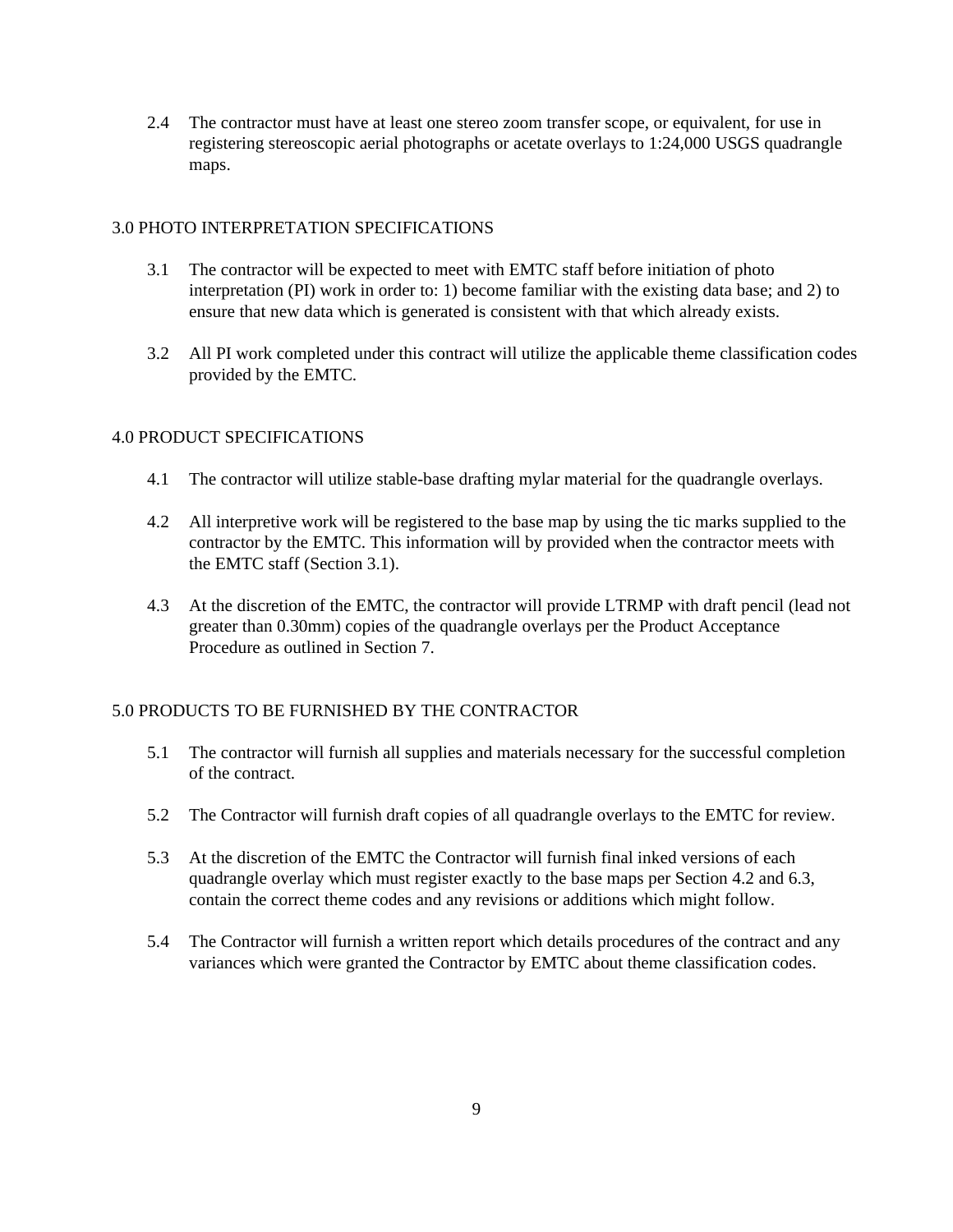#### 6.0 PRODUCTS TO BE FURNISHED BY THE EMTC

- 6.1 EMTC will provide the Contractor with stereoscopic aerial photography for the areas of interest.
- 6.2 EMTC will provide the Contractor with the USGS, 1:24000 quadrangle base maps.
- 6.3 EMTC will provide the Contractor with registration tic marks for each quadrangle which will be used when registering the theme to the geographic information system (GIS) data base.

#### 7.0 PRODUCT ACCEPTANCE PROCEDURE

- 7.1 Procedures for product acceptance governs how products are received, reviewed and accepted or rejected by the EMTC.
	- 7.1.1 Initially, a preliminary document called a RFP will be issued by the Contracting Officer or authorized representative to the Contractor for review and preparation of a proposal.
	- 7.1.2 The Contractor shall complete all work on an EMTC designated "checkout" unit, including the generation of all deliverable products, before starting any other map unit. This "checkout" unit will require that two maps be interpreted and that edges match on common polygons and lines at the map border. These materials along with the associated aerial photography are to be forwarded to the EMTC for review within 10 days of receipt of the EMTC furnished materials. Qualified EMTC employees will review the quality of the Contractor's work to assure the contract is being performed in accordance with the technical specifications. This preliminary check will allow the EMTC to find repetitive errors or mistakes early, providing feedback that will eliminate needless rework. This preliminary check will be performed on the first work order submitted and any other as requested by the EMTC.
	- 7.1.3 For each subsequent product transmittal, the EMTC will review the draft maps. If this check suggests that the work has not been thoroughly and properly performed, the contractor will be notified and a new set of products for that map unit will be required after corrections. Correction calls will be placed on a registered overlay and returned to the contractor for corrections along with the original draft map.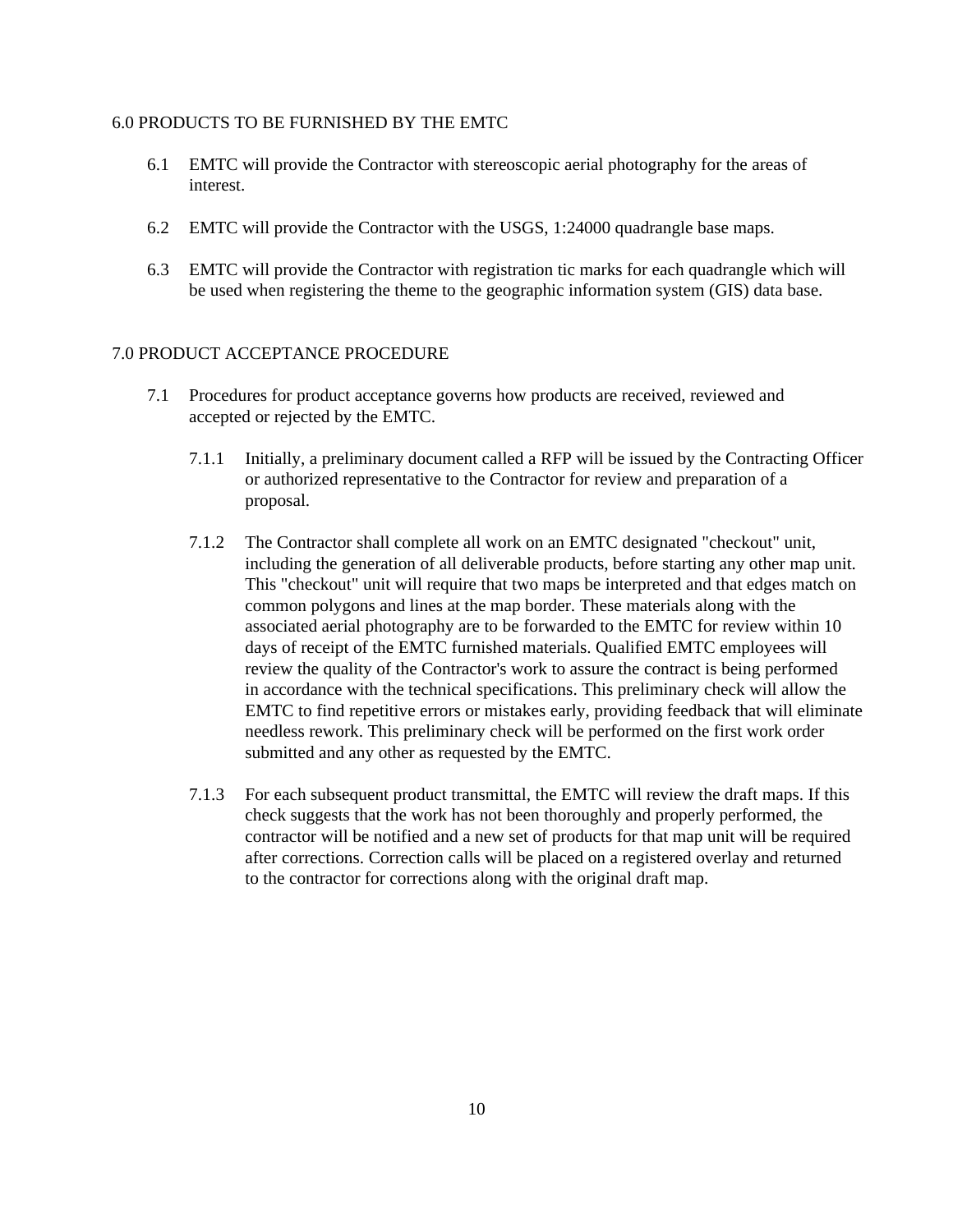- 7.1.4 The EMTC will perform a review within 14 working days following receipt of the deliverable products (or as specified in the individual work order) and notify the Contractor of any unit requiring rework.
- 7.1.5 Steps (7.1.3-4) will be repeated until the deliverable products are deemed acceptable by the EMTC. The Contractor will be responsible for correcting all errors at no additional cost to the government within 5 working days of receipt, whether marked on the first or subsequent transmittal.

## 8.0 COMMENCEMENT, EXECUTION AND COMPLETION

- 8.1 General. The contractor is required to execute the work required under this contract with faithfulness and diligence in order to complete and deliver all work in accordance with the final completion date.
- 8.2 The target date for completion of all work under this work order is set by contract, barring any excusable delays. The contractor shall complete and deliver all work on or before that time.
- 8.3 A written graphic progress report shall be submitted 10 days after the receipt by the contractor of the notice to proceed, and every 30 days thereafter for the remainder of the contract period. The report shall show the percentages of work accomplished for each phase of the work for that report period and the total percentage to date for each phase. The two statistics must be made distinguishable from each other by color or symbol if the report is graphic. Any problem areas should be addressed in the required report. The report shall be delivered or postmarked not later than 3 calendar days following the end of the reporting period.

# **CONTRACT SPECIFICATIONS FOR DIGITIZING SERVICES**

## 1.0 SCOPE OF CONTRACT

- 1.1 The objective of this multi-year contract is to provide digitizing services to the EMTC on a work order basis.
- 1.2 Technical Performance Requirements.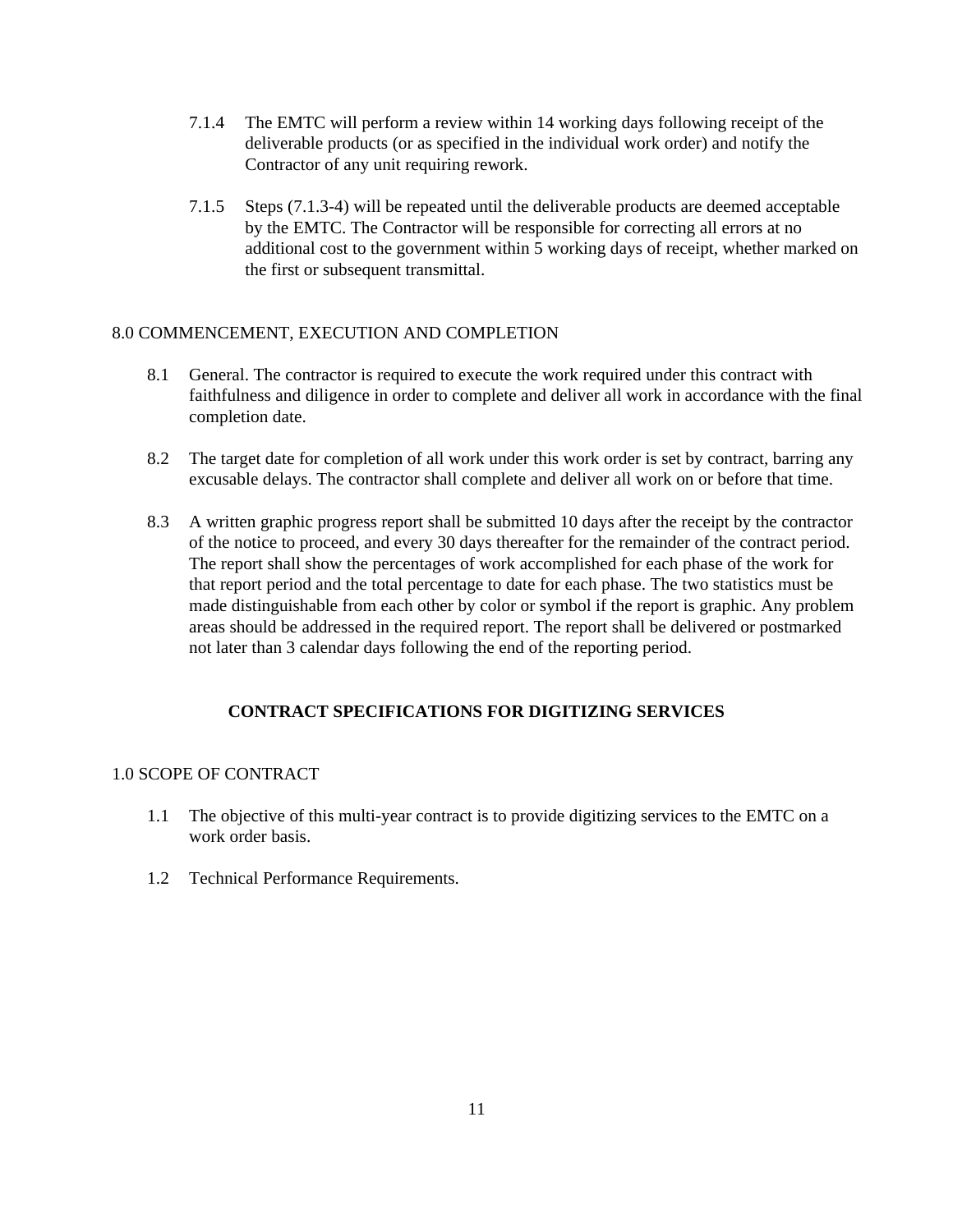- 1.2.1 All data will be digitized by the contractor from the best available source; preferably stable base USGS quadrangle separations, stable base overlays, or photographs. The most the maps and overlays will be at a scale of 1:15,000, but some may be at other scales, both smaller and larger, and at other projections as defined by the EMTC.
- 1.2.2 The contractor must have the capability and expertise to digitize, perform graphic edit, change projections, perform map subsetting by area (windowing), merge data files within these subareas, perform edge matching, and tailor the data for use by ARC/INFO software for any given job. Additional requirements include error analysis, output to a 1/2 inch, 1600/6250 bpi tape in ARC Export and/or ASCII Digital Line Graph optional format 3 (DLG3) formats, hard copy map plotting, and report generation.
- 1.2.3 The contractor must selectively duplicate individual spatial/topological features from one or more digitized maps to a target map, maintaining mathematical consistency between multiple data layers defined by coincident boundaries.
- 1.2.4 The contractor will be expected to maintain compatibility with all ARC structure and format changes during the life of the contract. The contractor will also be required to maintain compatibility with older versions.
- 1.2.5 Bidders are required to include a detailed description of equipment, material and methods to be used in fulfilling this contract.
- 1.2.6 Bidders are required to provide references which will include the name of the firm/agency for which similar work was performed, the name of an individual within the firm/agency who is familiar with the contract in a technical sense, and the address and phone number of that individual.
- 1.2.7 Bidders are required to digitize two test data sets and provide detailed time and cost information. The time data will be used as a basis for estimating the cost of a work order submitted to the successful bidder(s).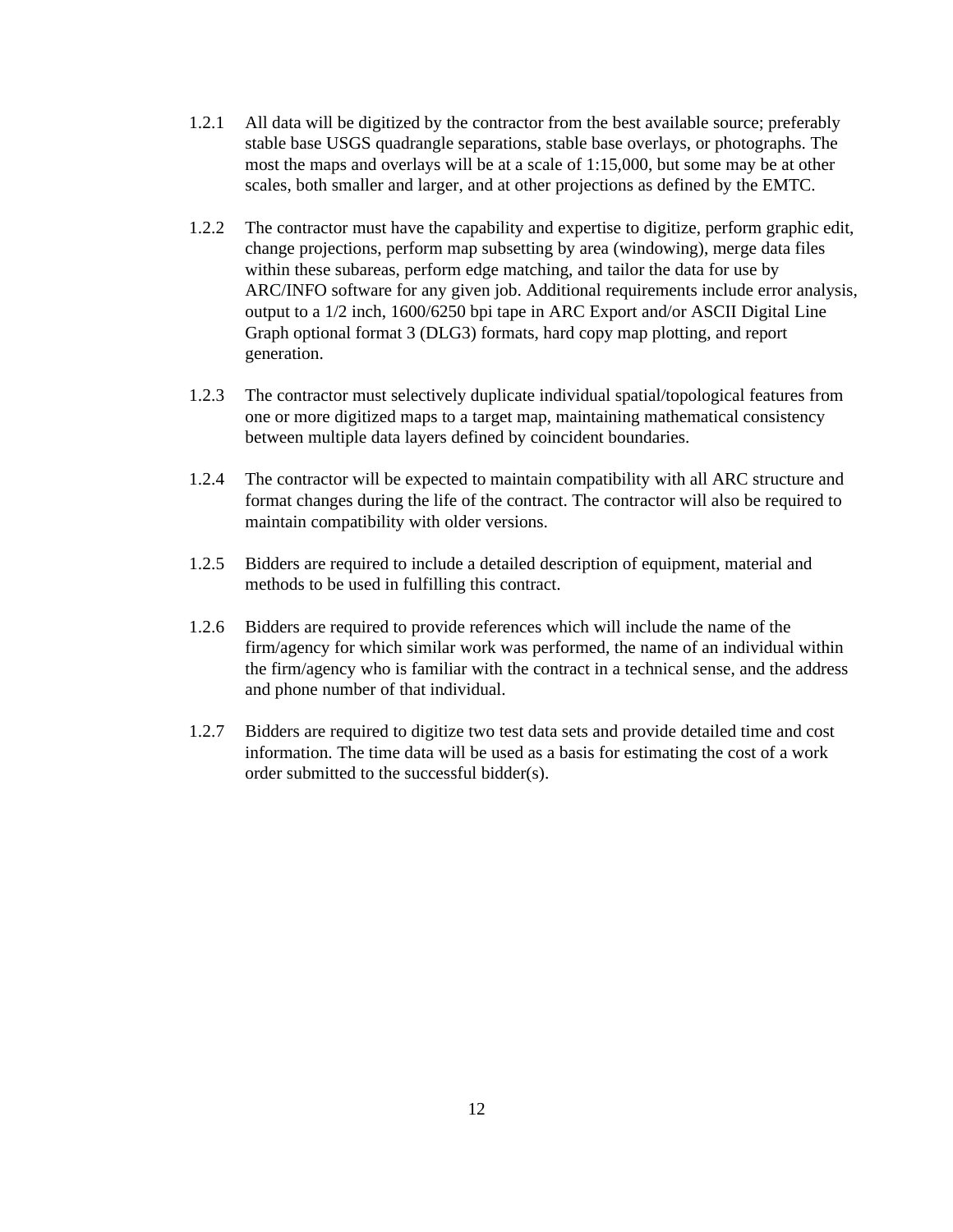- 1.3 Contractor Responsibilities.
	- 1.3.1 The contractor(s) shall furnish all material, labor, supervision, work space and equipment necessary to produce and deliver digital data products as set forth in the contact. Specific labor intensive tasks include the following.
		- 1.3.1.1 Digitizing of all data themes as identified, according to the specification in Sections 1 through 4.
		- 1.3.1.2 Coordinate with the EMTC personnel to correct source material errors. This may require that interim plots identifying errors or inconsistencies in the data be supplied to the EMTC.
		- 1.3.1.3 Coordinate editing and production verification plots (deliverable product) as detailed in Sections 3 through 9.
		- 1.3.1.4 Coordinate system conversion, map subsetting and internal edge matching according to the specifications in Section 5.
		- 1.3.1.5 Polygon "completion" as described in Section 5 and 6.
		- 1.3.1.6 Coordinate system conversion and digital data output file structuring/formatting per specifications in Sections 5 through 8.
		- 1.3.1.7 Generate tape (deliverable product) version of all digital data according to Sections 8 and 9.
		- 1.3.1.8 Associated tape directory and file parameter listings (deliverable product) as described in Section 9.
	- 1.3.2 Contractor must have the equipment, personnel, and expertise necessary for the completion of this contract, holding to the time frame and specifications contained herein.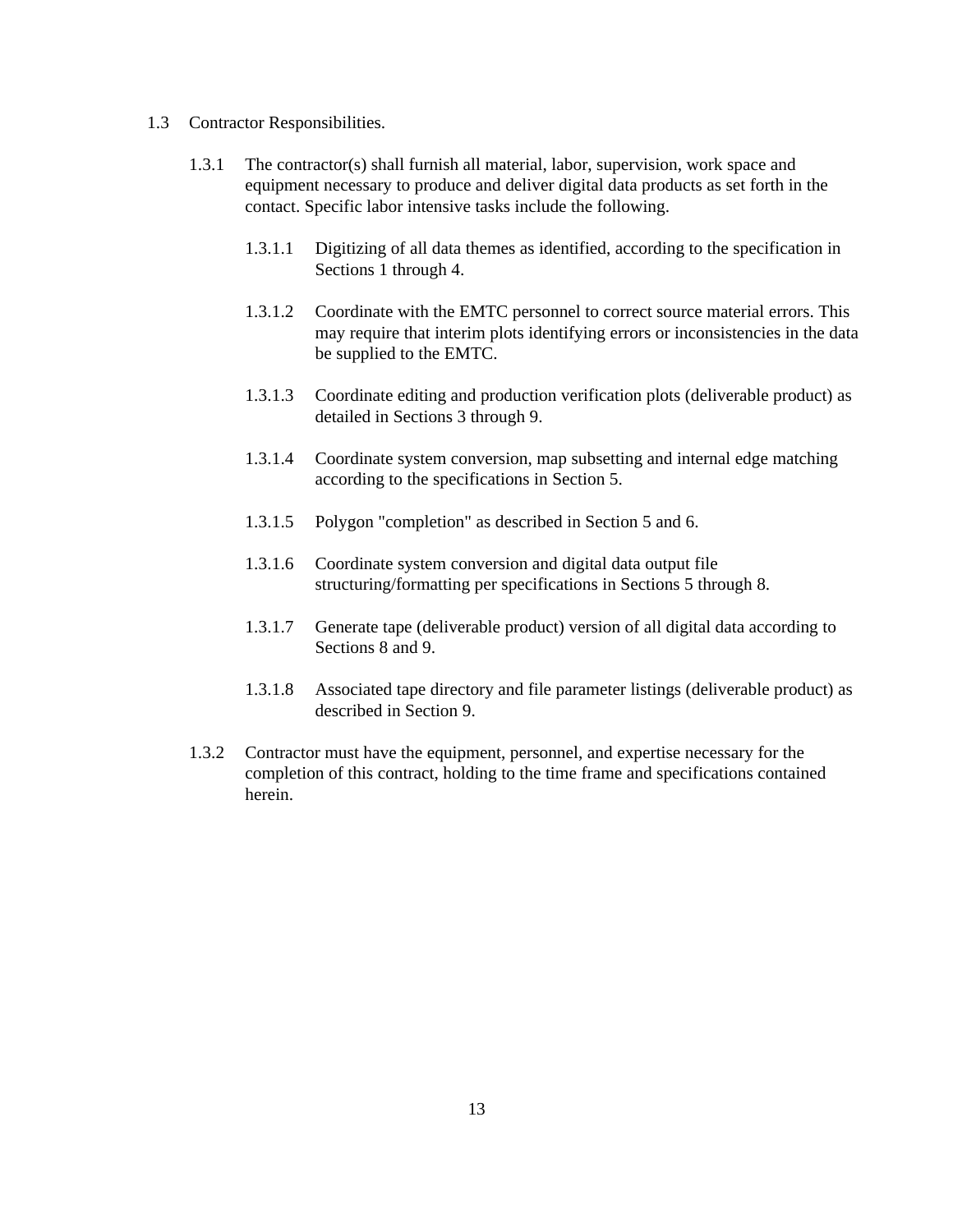- 1.4 Required Contractor Equipment and Specifications.
	- 1.4.1 Digitizing tablets used by the contractor must have a one-thousandth of an inch (.001) grid resolution and three-thousandths (.003) repeatability.
	- 1.4.2 Digital plotter must have a step size resolution of one thousandth of an inch (.001) and the capability to produce mylar and vellum products.
	- 1.4.3 Usable equipment must include a select switchable 1600/6250 bpi magnetic tape drive (refer to Section 9 for tape format specifications).
	- 1.4.4 At least one graphics CRT will be available per work station for digital map file display, graphic editing and acreage validation.
	- 1.4.5 A line printer must be available for file listings.
	- 1.4.6 Necessary hardware interfaces for ARC/INFO software must be available.
- 1.5 Materials Furnished to the Contractor. All material furnished to the Contractor is Government property and must be returned at the completion of the associated work order.
	- 1.5.1 USGS 1:24,000, 1:62,500, 1:100,000 or other scale maps or stable base mylar overlays for all listed areas.
	- 1.5.2 A list of all maps to be digitized.
	- 1.5.3 All mylar overlays will be labeled by map name or identifying number and have all tic marks necessary for registration.
	- 1.5.4 A list of all data themes delineated on maps or stable base overlays with list of legend attributes and legend format.
	- 1.5.5 Digital or graphic copy of the menu showing symbols to be used for each data theme.
	- 1.5.6 All data themes will be clearly and neatly delineated and edge matched.
	- 1.5.7 All criteria for acceptance plots.
	- 1.5.8 Any previously digitized data required for map unit setup, edge matching, or duplicating of related themes.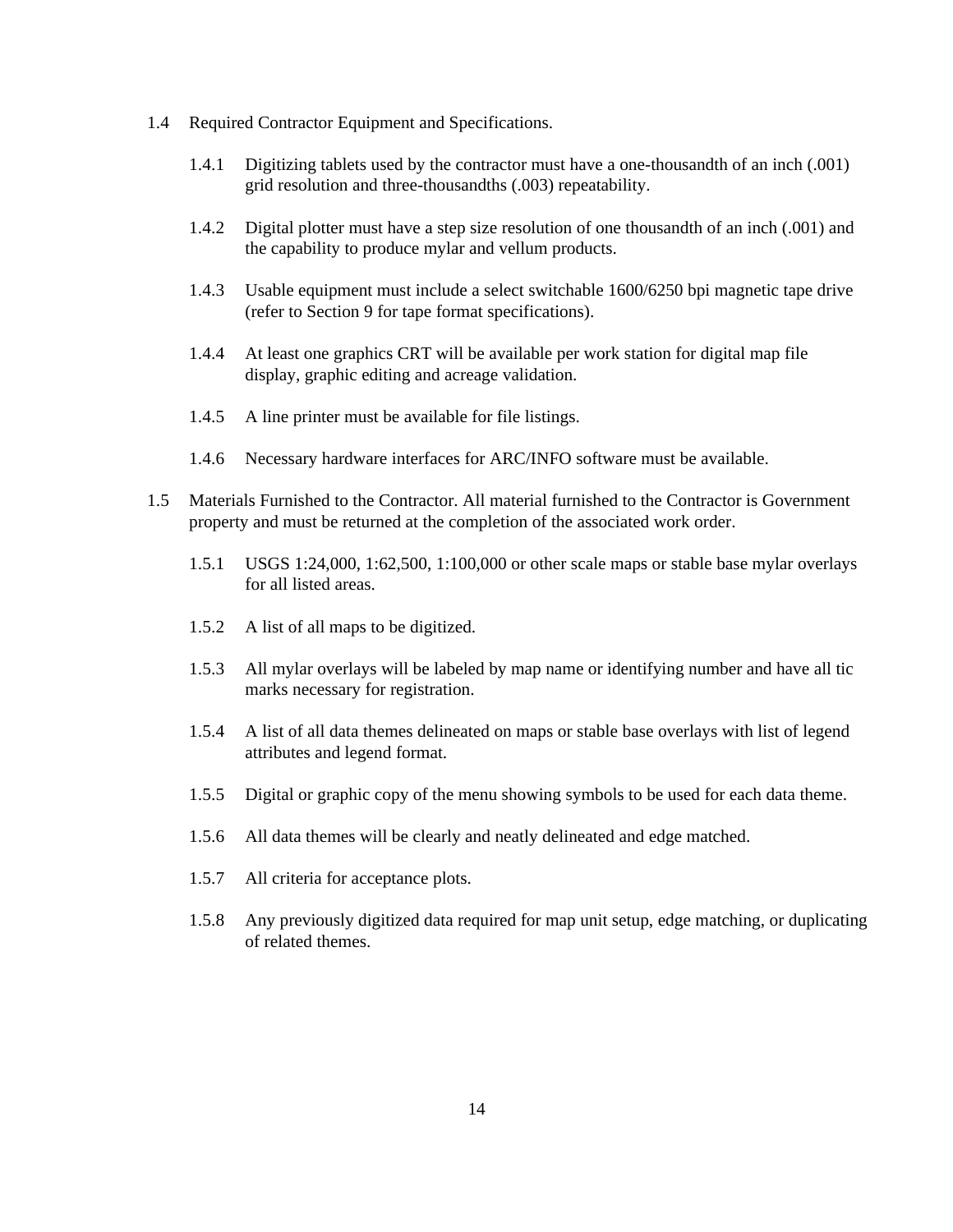- 1.5.9 Written instructions for any special procedures, such as duplication of lines from related themes.
- 1.5.10 Registered source materials and exacting instructions on transfer procedures and requirements on a project basis.
- 1.6 Materials Furnished by the Contractor. The contractor will prepare and furnish, in acceptable form to EMTC, the following materials in order to qualify for final payment, subject to all the other terms of the contract requirements.
	- 1.6.1 Magnetic tapes for all digital data in the final formats (ARC external format or DLG optional format 3), for direct import into a Prime (PRIMOS) operating environment, according to the specifications detailed in the following sections and the delivery order for each project.
	- 1.6.2 Verification plot for each digitized map showing edited, color or symbol coded data categories at source map scale.
	- 1.6.3 A tape directory/supplemental information listing, one per deliverable tape, that provides information for assembling, tracking and checking all map file data.
- 1.7 Software Requirements. It will be necessary for the contractor to have a current version of ARC, the output of which is compatible with ARC running in a PRIMOS environment.
- 1.8 Product requesting, ordering, and acceptance procedures. Procedures for product acceptance governs how products are received, reviewed and accepted or rejected by the EMTC.
	- 1.8.1 Initially, a preliminary document called a RFP will be issued by the Contracting Officer or authorized representative to the Contractor for review and preparation of a proposal.
	- 1.8.2 The Contractor shall complete all work on the EMTC designated "checkout" unit, including the generation of all deliverable products, before starting any other map unit. This "checkout" unit will require that two maps be digitized and that edge matching be performed on common polygons and lines at the map border. These materials are to be forwarded to the EMTC for review within 10 days of receipt of the EMTC furnished materials. Qualified EMTC employees will review the quality of the Contractor's work to assure the contract is being performed in accordance with the technical specifications. This preliminary check will allow the EMTC to find repetitive errors or mistakes early, providing feedback that will eliminate needless rework. This preliminary check will be performed on the first work order submitted and any other as requested by the EMTC.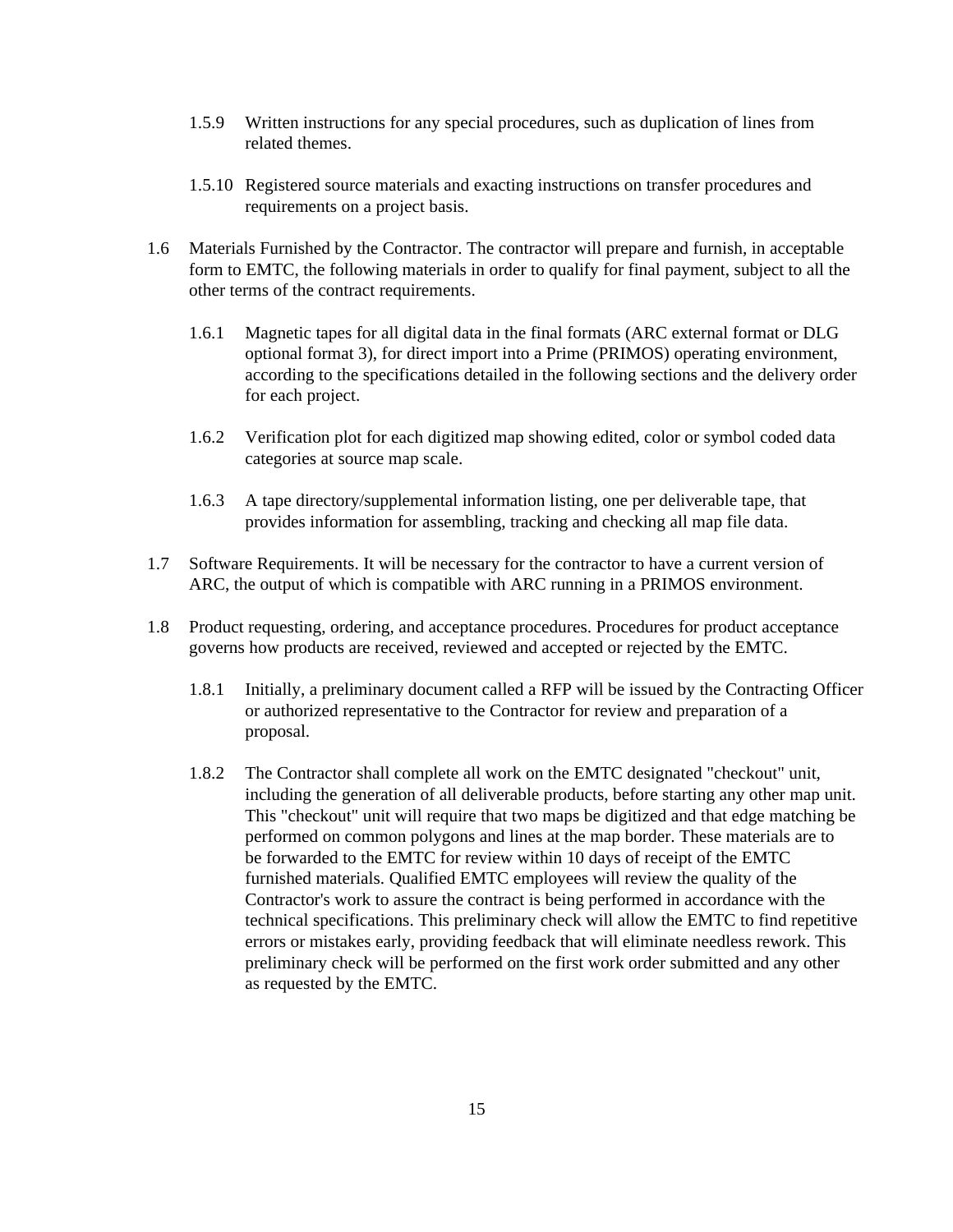- 1.8.3 For each subsequent product transmittal, the EMTC will review all plots. If this check suggests that the work has not been thoroughly and properly performed, the contractor will be notified and a new set of products for that map unit will be required after corrections. Correction calls will be placed on the verification plots or other registered overlay and these returned to the contractor for corrections.
- 1.8.4 The EMTC will perform a review within 14 working days following receipt of the deliverable products (or as specified in the individual work order) and notify the Contractor of any unit requiring rework.
- 1.8.5 Steps (1.8.3-4) will be repeated until the deliverable products are deemed acceptable by the EMTC. The Contractor will be responsible for correcting all errors at no additional cost to the government within 5 working days of receipt, whether marked on the first or subsequent transmittal.

#### 2.0 MAP REGISTRATION PROCEDURES

- 2.1 General Information. All maps will be carefully registered, then analyzed for acceptability by the procedure detailed below. A precise algorithm for converting x,y digitizer coordinates to Universal Transverse Mercator (UTM) values will be necessary to accomplish the registration procedure.
	- 2.1.1 If a map fails to register within the tolerances detailed below, the EMTC must be notified and supplied with all registration results as set forth in (9.2.2). The EMTC will either furnish new source material or waive registration requirements for sources not meeting established standards.
	- 2.1.2 The Contractor will calibrate all digitizing tablets used for this contract on a weekly basis using a grid on stable base material of known coordinates.
- 2.2 Technical Information. The Contractor will need to register four to six known geographic locations and a check point. The check point will be checked both before and after the digitizing process, and also periodically while digitizing.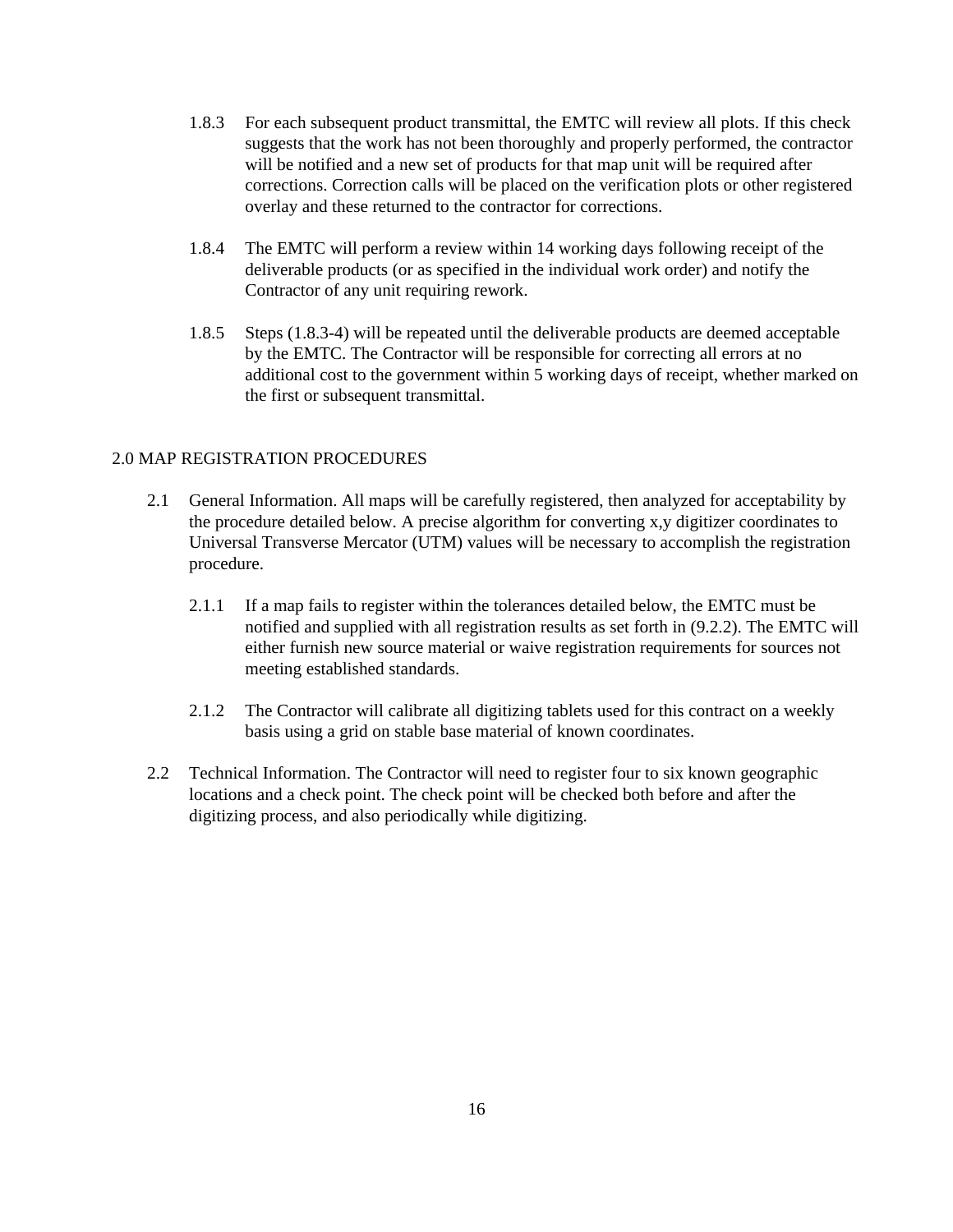2.2.1 The criteria for registration acceptability are based on the map scale. Mean deviation in both x and y directions must be within acceptable limits, as given in Table 1.

| Geounit Size                    | Maximum<br>Deviation<br>(Seconds) | National Map<br>Accuracy<br><b>Standard</b> | Maximum<br>Deviation<br>(USGS Maps) |
|---------------------------------|-----------------------------------|---------------------------------------------|-------------------------------------|
| 1E x 2E<br>(1:250,000)          | 2.80                              | 420 feet                                    | 1.50                                |
| $1/2E \times 1E$<br>(1:100,000) | 1.13                              | $170$ feet                                  | 0.75                                |
| $15' \times 15'$<br>(1:62,500)  | 0.70                              | 150 feet                                    | 0.40                                |
| $7.5'$ x $7.5'$ $(1:24,000)$    | 0.27                              | 40 feet                                     | 0.15                                |

Table 1. Maximum Deviation for Digitizer/Map Transformation

2.2.2 All registration parameters, including x,y values, UTM values, and computed error figures must be preserved in electronic storage and output as part of the listing associated with each tape transmittal. See Section (9.2.2) for details of report formatting.

# 3.0 DATA DIGITIZATION

All data will be digitized according to the specifications below, and written to files according to data category.

- 3.1 Modes of Data Capture. Digitizing will be accomplished by one of two methods: 1) point mode digitizing; 2) scanning.
- 3.2 Digitizing Specifications.
	- 3.2.1 All coverages will be digitized in double precision.
	- 3.2.2 Point, line and polygon data will reside in separate coverages.
	- 3.2.3 Sufficient points must always be collected or retained to trace the theme detail within 1/100th of an inch (0.01") at each corresponding point. Deviations from centerline of this standard will be cause for EMTC to reject the associated map products, thus requiring redigitizing the entire map.
	- 3.2.4 No duplication of points that occur consecutively in a data string is permitted.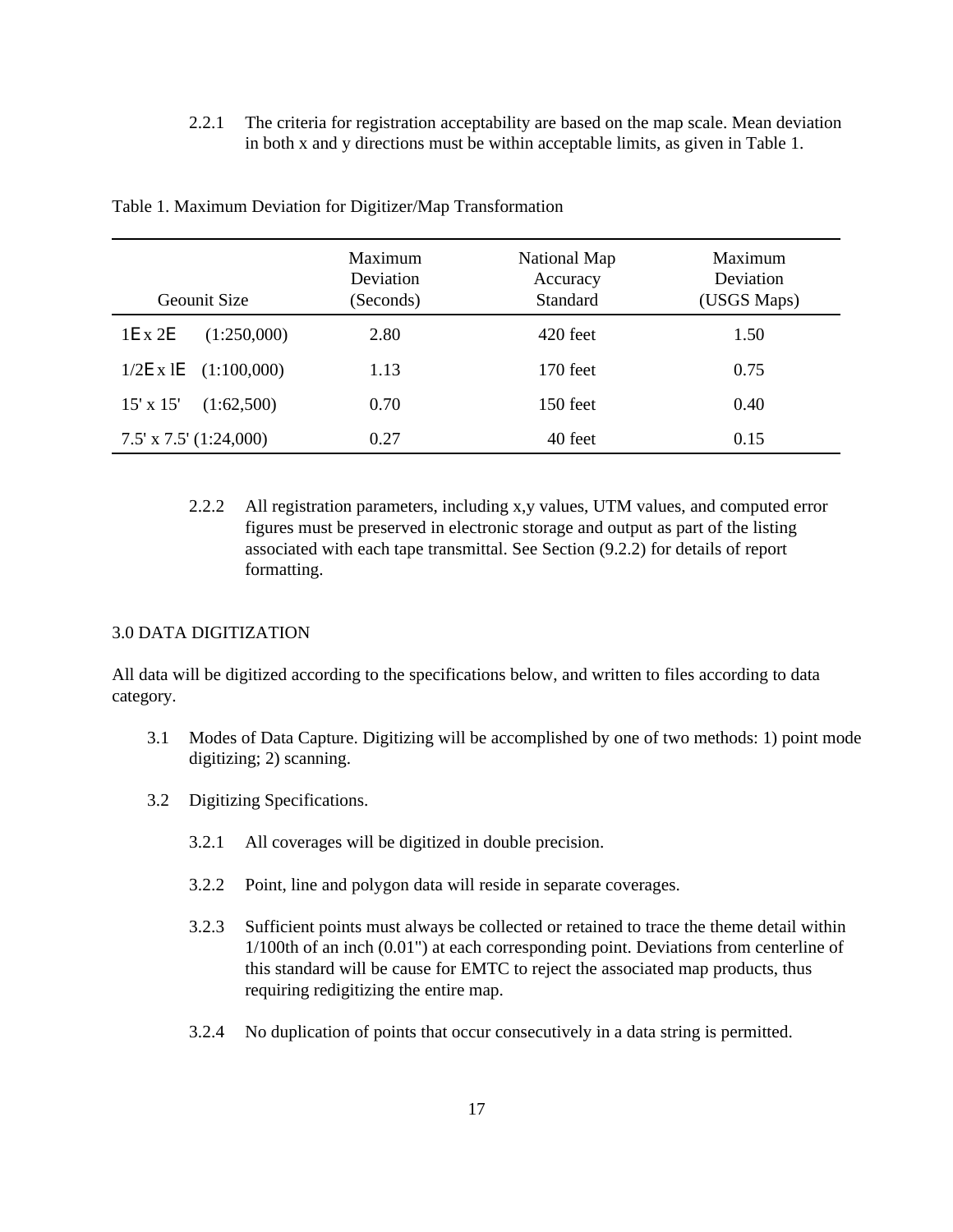- 3.2.5 All digitized data entities will be coded as point line or polygon. Adjacent points will be written to a data file in ARC format.
- 3.2.6 The last coordinate pair must be exactly (mathematically) equal to the first coordinate pair for all coordinate strings enclosing an area (polygon).
- 3.2.7 All lines will be clearly identified as to type.
- 3.2.8 All point data will be clearly identified as to type.

## 4.0 EDITING REQUIREMENTS

- 4.1 Conditions Requiring Editing. All digitized map data will be graphically inspected and all errors edited as defined below.
	- 4.1.1 Any deviations of the digitized data plots as compared to the source map that exceed 1/100th of an inch (.01") will be edited to the correct location or redigitized.
	- 4.1.2 All confluences of line and polygon data must be exact, mathematically; that is, no "overshoots" or "undershoots" are permitted. Lines that connect polygons must intersect those polygons precisely, i.e., every end point must be an intersect point of the respective polygon.
	- 4.1.3 No duplicate features are allowed on the output files described in (7.3).
- 4.2. Completeness of Editing. Any violations of the requirements set forth under (4.1) can be considered sufficient case for the rejection of derived deliverable map file products, at the discretion of the EMTC.
- 4.3 Verification Plot. A single verification plot of each data theme containing all edited data categories at source map scale, will be provided to the EMTC as a deliverable product.

#### 5.0 DATA REFORMATION

5.1 Conversion of edited x,y data to latitude/longitude or UTM. When specified as required output, error-free map data shall be converted to the latitude/longitude and/or UTM coordinate system using the registration points collected in Section 3.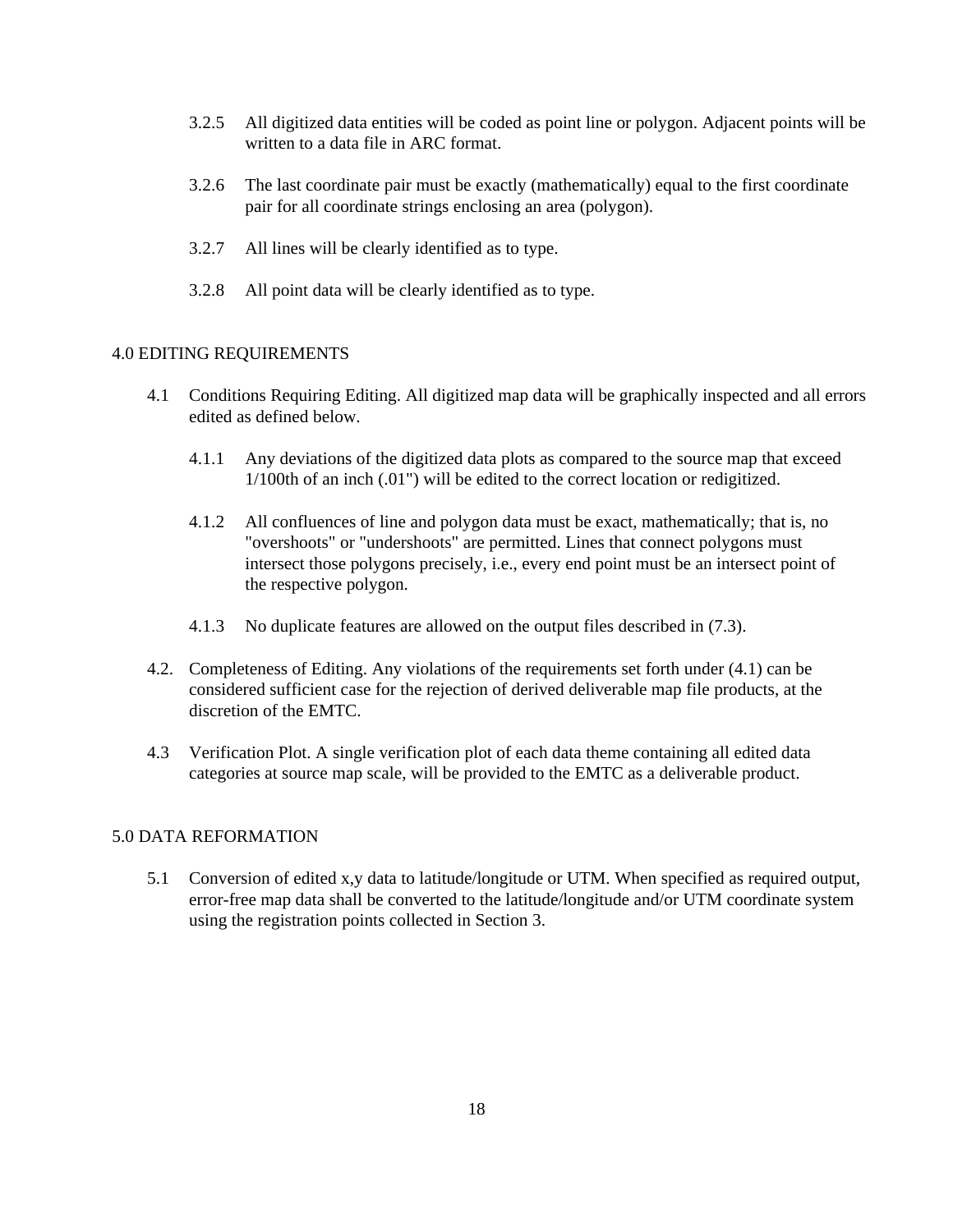- 5.2 Internal data file editing, map border and edge matching.
	- 5.2.1 All polygons comprised of data from more than one map must undergo edge matching along each map border internal to that polygon.
	- 5.2.2 All actual "line" type data will be edited to affect a smooth and continuous transition across map borders. The matching line segments will be logically merged to form a single line data file entity.
	- 5.2.3 All other line segments that are parts of "polygon" type data will be edited to affect a smooth and continuous map border transition.

## 6.0 POLYGON "COMPLETION" BORDER INTERSECTIONS.

6.1 Conditions Requiring "Completion". All polygons intersecting an area or project border must be "completed" at the border.

# 7.0 FINAL OUTPUT FILE

- 7.1 General Flow. All data files, once through the editing and polygon completion phases are to be in ARC export format or DLG Optional 3 format, per individual work request, and ready for direct import into a Prime (PRIMOS) operating environment.
- 7.2 Coordinate System Conversion. Either the latitude/longitude or UTM coordinate system may be requested by the EMTC.
- 7.3 File Layout. All digital entities within a particular file must contain only data from a single category.

## 8.0 DIGITAL DATA OUTPUT

- 8.1 Tape Format.
	- 8.1.1 All files generated in Section 7 will be downloaded to magnetic tape. Each tape will contain one or more files but a file may not be divided between two tapes.
	- 8.1.2 The magnetic tape must have the following characteristics: 9-track, ANSI compatible tape certified at a density of 6250 bpi. Unlabeled (no internal tape header file), ASCII 1600 or 6250 bpi (work order specified). Physical record size shall not exceed 12000 bytes.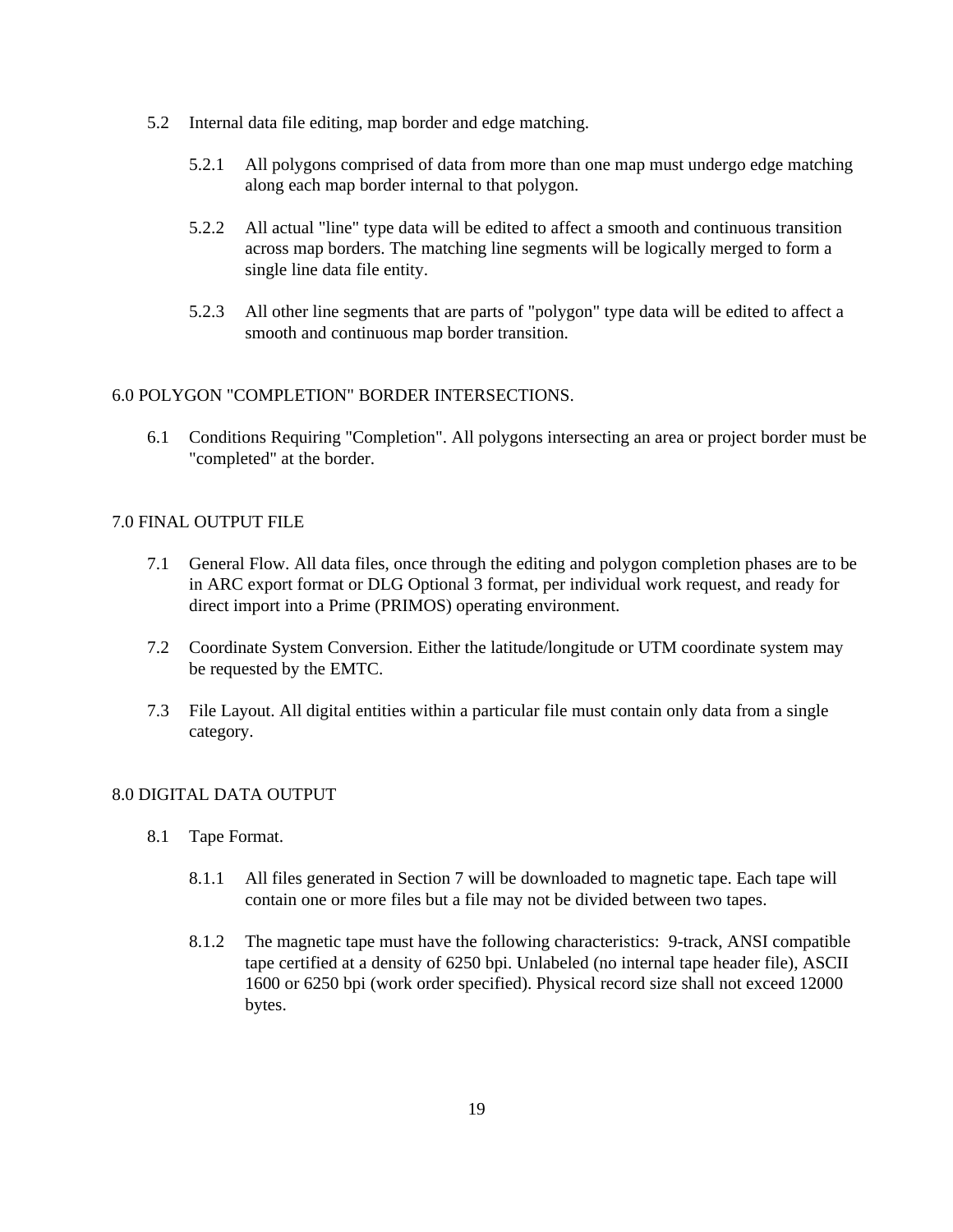# 9.0 TAPE DIRECTORY/SUPPLEMENTAL INFORMATION LISTING

- 9.1 General Content: Each tape transmittal must be accompanied by a computer generated listing that provides the data file ordering by file name and other pertinent bookkeeping information about tape content. Additionally, each file shall have a formatted layout (9.2) showing map registration parameters and registration error analysis results.
- 9.2 Report Layout. The layout shown in Figure 1 is one acceptable format; other arrangements that detail the same information in an equally readable style will be acceptable. The EMTC reserves the right to judge alternative proposals. Paragraph (9.2.2) is repeated, once for each data theme file.

| Transmittal No.                                                                                                                                                                                                                                                                                                                                                                                                                                                                                       |                                                | Date:                                         |                                                                                                                                                                                                                                      |  |  |
|-------------------------------------------------------------------------------------------------------------------------------------------------------------------------------------------------------------------------------------------------------------------------------------------------------------------------------------------------------------------------------------------------------------------------------------------------------------------------------------------------------|------------------------------------------------|-----------------------------------------------|--------------------------------------------------------------------------------------------------------------------------------------------------------------------------------------------------------------------------------------|--|--|
| Project:                                                                                                                                                                                                                                                                                                                                                                                                                                                                                              |                                                |                                               |                                                                                                                                                                                                                                      |  |  |
|                                                                                                                                                                                                                                                                                                                                                                                                                                                                                                       | Tape No.                                       |                                               | No. Files:                                                                                                                                                                                                                           |  |  |
|                                                                                                                                                                                                                                                                                                                                                                                                                                                                                                       | File Name                                      |                                               | No. of Entries                                                                                                                                                                                                                       |  |  |
|                                                                                                                                                                                                                                                                                                                                                                                                                                                                                                       | REGISTRATION DATA                              | RESULTS OF POLYNOMIAL TRANSFORMATION          |                                                                                                                                                                                                                                      |  |  |
|                                                                                                                                                                                                                                                                                                                                                                                                                                                                                                       | <b>COORDINATES</b>                             |                                               | <b>RESIDUALS</b>                                                                                                                                                                                                                     |  |  |
| NORTHING EASTING                                                                                                                                                                                                                                                                                                                                                                                                                                                                                      |                                                | NORTHING                                      | <b>EASTING</b>                                                                                                                                                                                                                       |  |  |
| 1.                                                                                                                                                                                                                                                                                                                                                                                                                                                                                                    |                                                |                                               | <u>and the company of the company of the company of the company of the company of the company of the company of the company of the company of the company of the company of the company of the company of the company of the com</u> |  |  |
| 2.<br><u> 1990 - Jan Jawa</u>                                                                                                                                                                                                                                                                                                                                                                                                                                                                         | <u>and the state</u>                           |                                               |                                                                                                                                                                                                                                      |  |  |
| 3.<br>$\begin{tabular}{c} \multicolumn{1}{c} {\textbf{1}} & \multicolumn{1}{c} {\textbf{1}} & \multicolumn{1}{c} {\textbf{1}} \\ \multicolumn{1}{c} {\textbf{1}} & \multicolumn{1}{c} {\textbf{1}} & \multicolumn{1}{c} {\textbf{1}} \\ \multicolumn{1}{c} {\textbf{1}} & \multicolumn{1}{c} {\textbf{1}} & \multicolumn{1}{c} {\textbf{1}} \\ \multicolumn{1}{c} {\textbf{1}} & \multicolumn{1}{c} {\textbf{1}} & \multicolumn{1}{c} {\textbf{1}} \\ \multicolumn{1}{c} {\textbf{1}} & \multicolumn$ | <u>and the state of the state</u>              |                                               |                                                                                                                                                                                                                                      |  |  |
| 4.<br>$\overline{a}$ . The contract of $\overline{a}$                                                                                                                                                                                                                                                                                                                                                                                                                                                 | <u>and the state of the state</u>              |                                               |                                                                                                                                                                                                                                      |  |  |
| 5.<br><u> 1990 - Johann Barnett, f</u>                                                                                                                                                                                                                                                                                                                                                                                                                                                                | <u> The Communication of the Communication</u> |                                               |                                                                                                                                                                                                                                      |  |  |
| 6.                                                                                                                                                                                                                                                                                                                                                                                                                                                                                                    |                                                |                                               |                                                                                                                                                                                                                                      |  |  |
|                                                                                                                                                                                                                                                                                                                                                                                                                                                                                                       |                                                | STANDARD DEV. IN Y = $\_\_\_\_\_\_\_\_\_\_\_$ |                                                                                                                                                                                                                                      |  |  |

Figure 1. Report Layout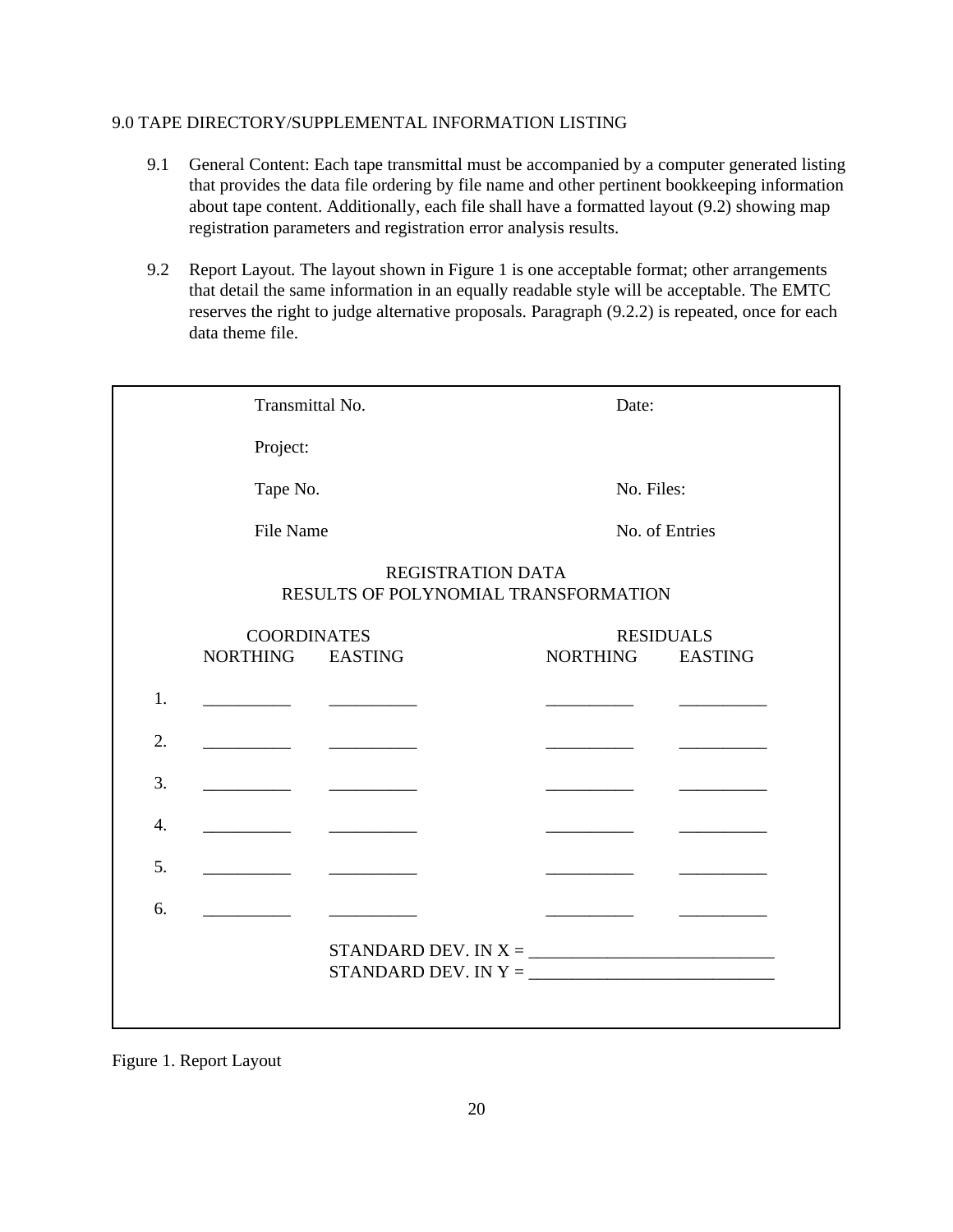# **CONTRACT SPECIFICATIONS FOR DIGITAL IMAGE PROCESSING**

#### 1.0 SCOPE OF CONTRACT

This contract involves providing a land cover classification for the UMRS. The flood plain delineates the project area. The land cover classification of the project area uses Landsat Thematic Mapper data and requires that portions of eight scenes be processed. The output file must be in the ERDAS, (filename.gis) format and also include the color lookup table file (filename.trl). Following classification, the data must be registered to the 1:24,000 USGS quadrangle maps using the UTM coordinate system. Besides being available at the 1:24,000 scale, the data must also be accessible at the pool level without overlap. Aerial photography and ground truth information will be provided to the Contractor in order to validate the classification. Based on this information, and that contained in Section 8, the Contractor will correct any errors in the output files using either an editor (right polygon, wrong class) or a refined classification procedure. Any changes must be coordinated with the EMTC.

## 2.0 TECHNICAL PERFORMANCE REQUIREMENTS

- 2.1 The Contractor must utilize an image processing system fully compatible with ERDAS in fulfilling this contract.
- 2.2 The contractor must extract the project area as defined in Section 1 by either using a digital elevation model (DEM) or by using a manual approach, i.e., digitizing the flood plain as a vector file and using that file to "cut" the project area or "mask" the area outside the project area.
- 2.3 The project area must be extracted from the Landsat data files (bands) prior to classification. The option which ignores zero values when they exist in all input files will be utilized during the classification process.
- 2.4 The Contractor must provide the EMTC with the land cover output files in the ERDAS, .gis format in addition to the file's color table file (.trl).
- 2.5 The output files must be registered to the USGS 1:24,000 quadrangle maps utilizing the UTM coordinate system.
- 2.6 A procedure to aggregate the 1:24,000 files at the pool level must be provided.
- 2.7 The Contractor will follow the file naming convention provided by the EMTC.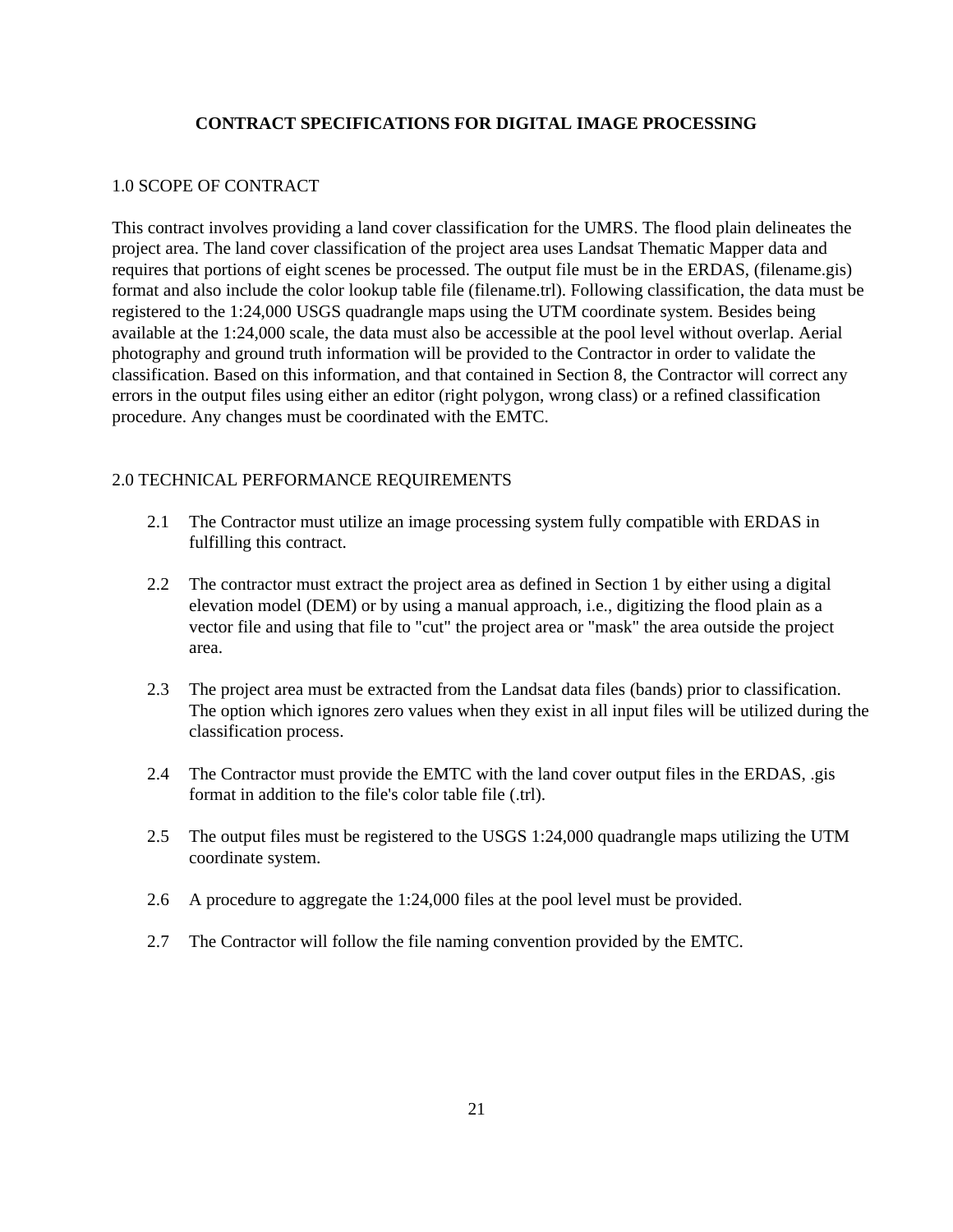#### 3.0 CLASSIFICATION SPECIFICATIONS

- 3.1 A land cover classification system which is used on the UMRS should meet the following criteria.
	- 3.1.1 The minimum level of accuracy should be no lower than 85%.
	- 3.1.2 The accuracy of interpretation for all categories should be equal.
	- 3.1.3 The classification system should work throughout the UMRS.
	- 3.1.4 The system should allow for the use of subcategories which can be obtained from ground survey work or larger scale aerial data.
	- 3.1.5 Categories should lend themselves to aggregation.
	- 3.1.6 Change detection should be possible using future land use data.
	- 3.1.7 Multiple land covers should be recognizable.

## 4.0 REGISTRATION SPECIFICATIONS

- 4.1 The Landsat data will be georeferenced to the UTM coordinate system using a minimum of 12-15 points for that portion of the project area included on a Landsat Thematic Mapper quarter-scene.
- 4.2 The Contractor will provide the EMTC with the statistics, including residuals, for each quarter-scene registration. Errors should not exceed one-half pixel and the final solution should be based on at least 10 points.
- 4.3 Control points should not be taken outside of the flood plain.

## 5.0 FINAL PRODUCT SPECIFICATIONS

- 5.1 The final products shall meet the criteria in Section 4.1 as well as the following.
	- 5.1.1 The final products will be georeferenced to the UTM coordinate system.
	- 5.1.2 The final products will provide land cover information at both the quadrangle and in the pooled reaches, at the pool level.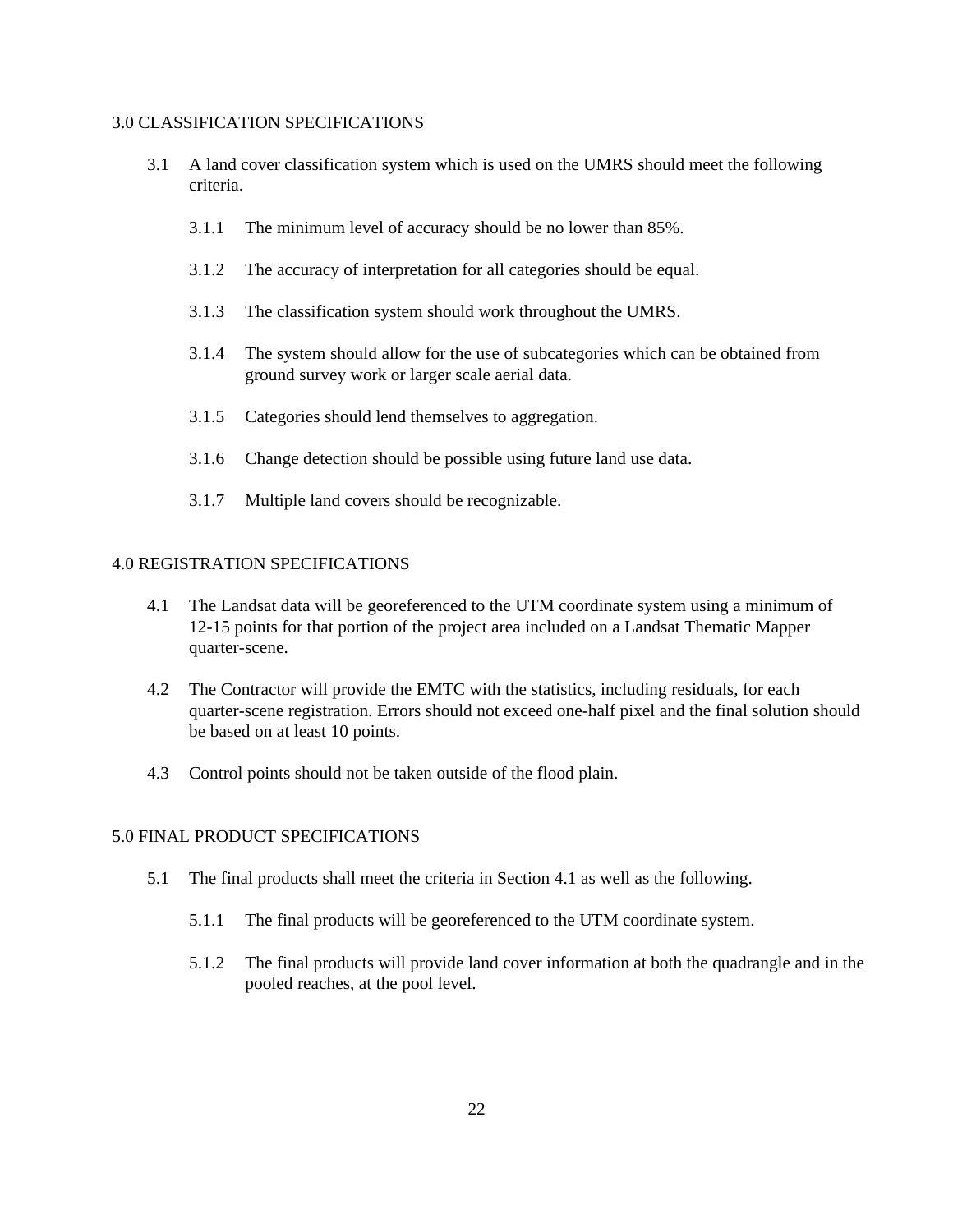#### 6.0 PRODUCTS TO BE FURNISHED BY THE CONTRACTOR

- 6.1 The contractor will furnish all supplies and materials necessary for the successful completion of the contract.
- 6.2 The Contractor will furnish draft copies of all quadrangle overlays to LTRMP for review.
- 6.3 The Contractor will furnish final versions of each quadrangle overlay which must register to the base maps and reference the correct "Grouped Codes" as defined by the EMTC for vegetation (land cover) and any revisions or additions which might follow.
- 6.4 The Contractor will furnish a written report which details procedure and also includes any variances which were granted the Contractor by the EMTC about class codes.

#### 7.0 PRODUCTS TO BE FURNISHED BY THE EMTC

- 7.1 EMTC will provide the Contractor with Landsat Thematic Mapper data for the entire UMRS.
- 7.2 EMTC will provide the Contractor with stereoscopic aerial photography for the areas of interest.
- 7.3 EMTC will provide the Contractor with the USGS, 1:24000 quadrangle base maps.

#### 8.0 PRODUCT ACCEPTANCE PROCEDURE

- 8.1 The procedure outlined in this subsection will govern how products are received, reviewed and accepted/rejected by the EMTC.
	- 8.1.1 Delivery Order. Initially, a preliminary document called a RFP will be issued by the Contracting Officer or authorized representative to the Contractor for review and preparation of a proposal.
	- 8.1.2 The Contractor shall complete all work on the EMTC designated "checkout" unit, including the generation of all deliverable products, before starting any other map unit. This "checkout" unit will require that two quadrangle overlay maps be generated and that edges match on common polygons and lines at the map border. These materials along with the associated aerial photography are to be forwarded to the EMTC for review within 10 days of receipt of the EMTC furnished materials. Qualified EMTC employees will review the quality of the Contractor's work to assure the contract is being performed in accordance with the technical specifications. This preliminary check will allow the EMTC to find repetitive errors or mistakes early, providing feedback that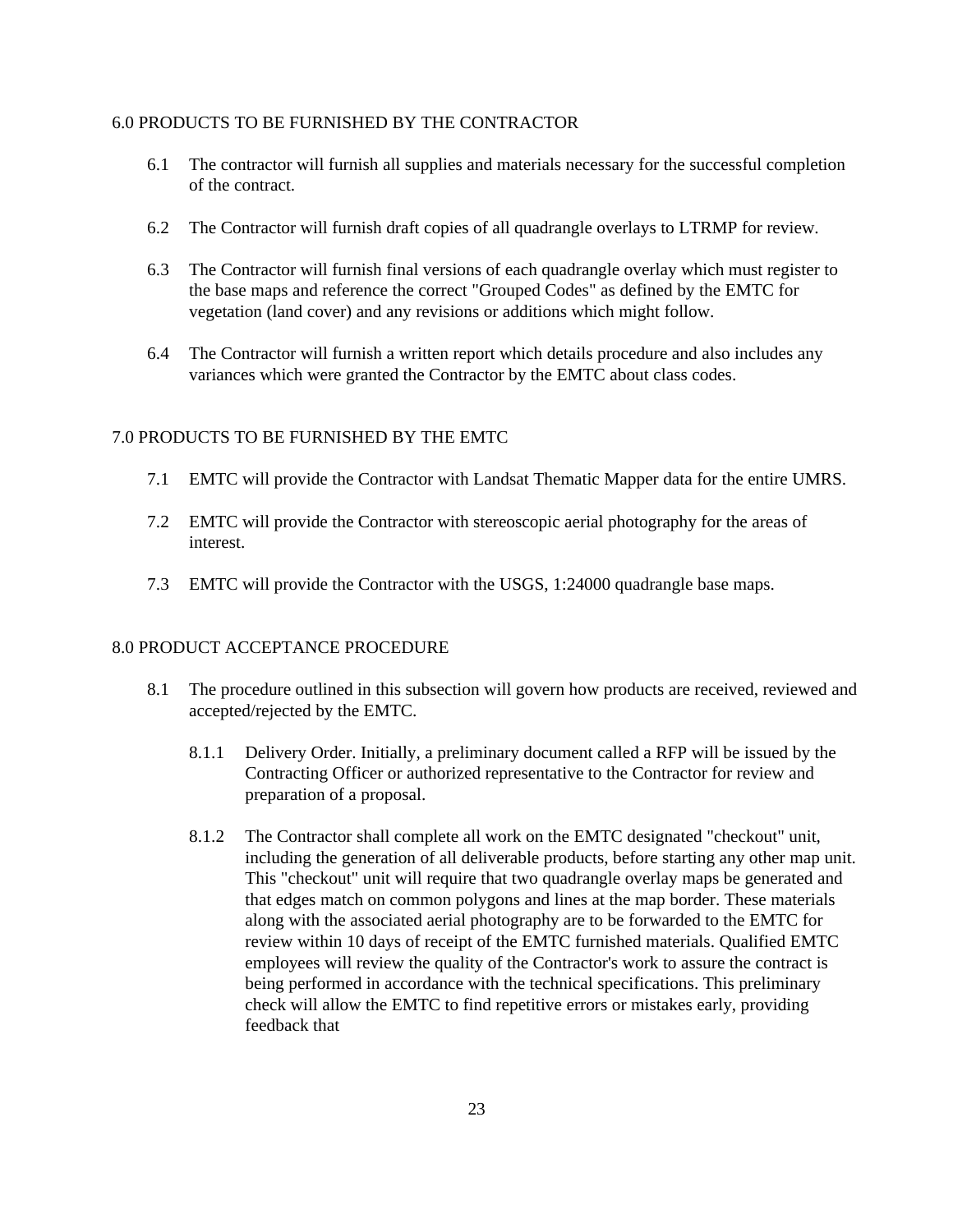will eliminate needless rework. This preliminary check will be performed on the first work order submitted and any other as requested by the EMTC.

- 8.1.3 For each subsequent product transmittal, the EMTC will review the draft map. Correction calls will be placed on a registered overlay and returned to the contractor for corrections along with the original draft map. The Contractor will then proceed with the classification of the project area.
- 8.1.4 The EMTC will perform a review within 14 working days following receipt of the deliverable products (or as specified in the individual work order) and notify the Contractor of any unit requiring rework.
- 8.1.5 Steps (8.1.3-4) will be repeated until the deliverable products are deemed acceptable by the EMTC. The Contractor will be responsible for correcting all errors at no additional cost to the government within 5 working days of receipt, whether marked on the first or subsequent transmittal.

## 9.0 COMMENCEMENT, EXECUTION AND COMPLETION

- 9.1 General. The contractor is required to execute the work required under this contract with faithfulness and diligence in order to complete and deliver all work in accordance with the final completion date.
- 9.2 The target date for completion of all work is specified in the work order, barring any excusable delays. The contractor shall complete and deliver all work on or before that time.
- 9.3 Progress Reports. A written progress report shall be submitted 10 days after the receipt by the contractor of the notice to proceed, and every 30 days thereafter for the remainder of the contract period. The report shall show the percentages of work accomplished for each phase of the work for that report period and the total percentage to date for each phase. The two statistics must be made distinguishable from each other by color or symbol if the report is graphic. Any problem areas should be addressed in the required report. The report shall be delivered or postmarked not later than 3 calendar days following the end of the reporting period.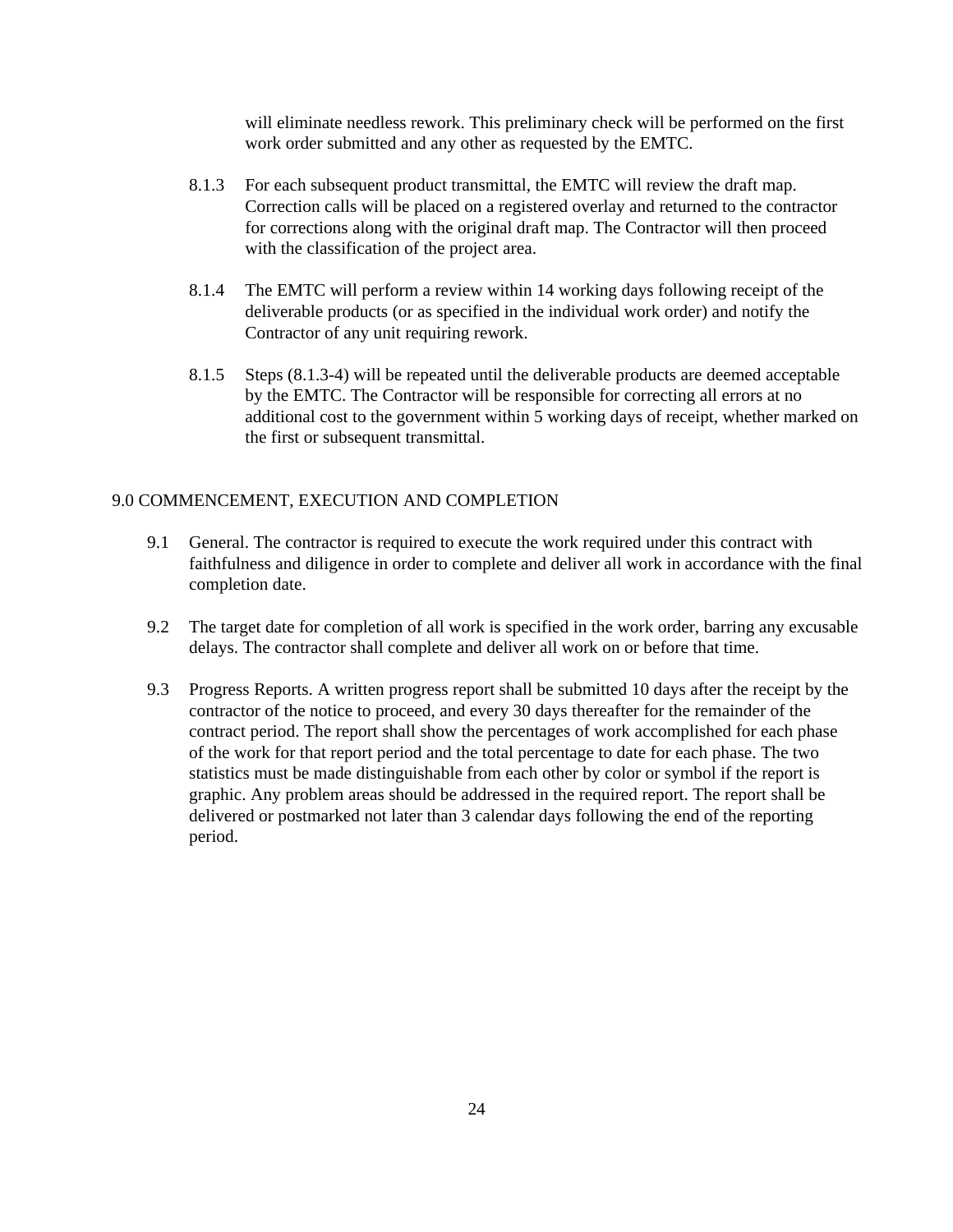# **FILE DOCUMENTATION STANDARDS**

#### CONTENT DESCRIPTION

- 1) Title: The title of the data file shall describe the primary purpose of the file.
- 2) Subject: The subject matter of the data file shall be described both generally and specifically. This will provide the user easy initial access to data through a uniform general listing. Continued review of specific subjects will allow the user to access a file's application to an identified need.
	- a) Subject, General: The general category of the data file subject shall be selected from the EMTC subject list.
	- b) Subject, Specific: Specific subject classification shall provide sufficient detail for other users to understand the content of the file. Classification will be made by the originator.
- 3) Major Attributes: The five major attributes (if applicable) which are contained in the file shall be identified. An attribute is a single category of information. At the EMTC, all input files will initially contain one theme and one theme only. Files with more than one attribute are the result of modeling/analysis or overlay work.
- 4) Areal Coverage: The political or physical unit(s) which best describe the area covered by the file shall be identified. This information is only intended to generally describe the geography.
- 5) Format: The format of the data file shall be described as either positional (related to a specific location on the ground), or tabular (related to a known area). Mark the correct format on the file descriptor.
- 6) Responsibility: Information on the agency, institution, or business responsible for compiling the data shall be provided. The smallest definable subunit within any of the organizations listed above which is responsible for the compilation of the data will also be provided along with the address and telephone number.
- 7) Notes: A space shall be provided for use by the data collector. It could include internal file coding, additional comments, or other useful information.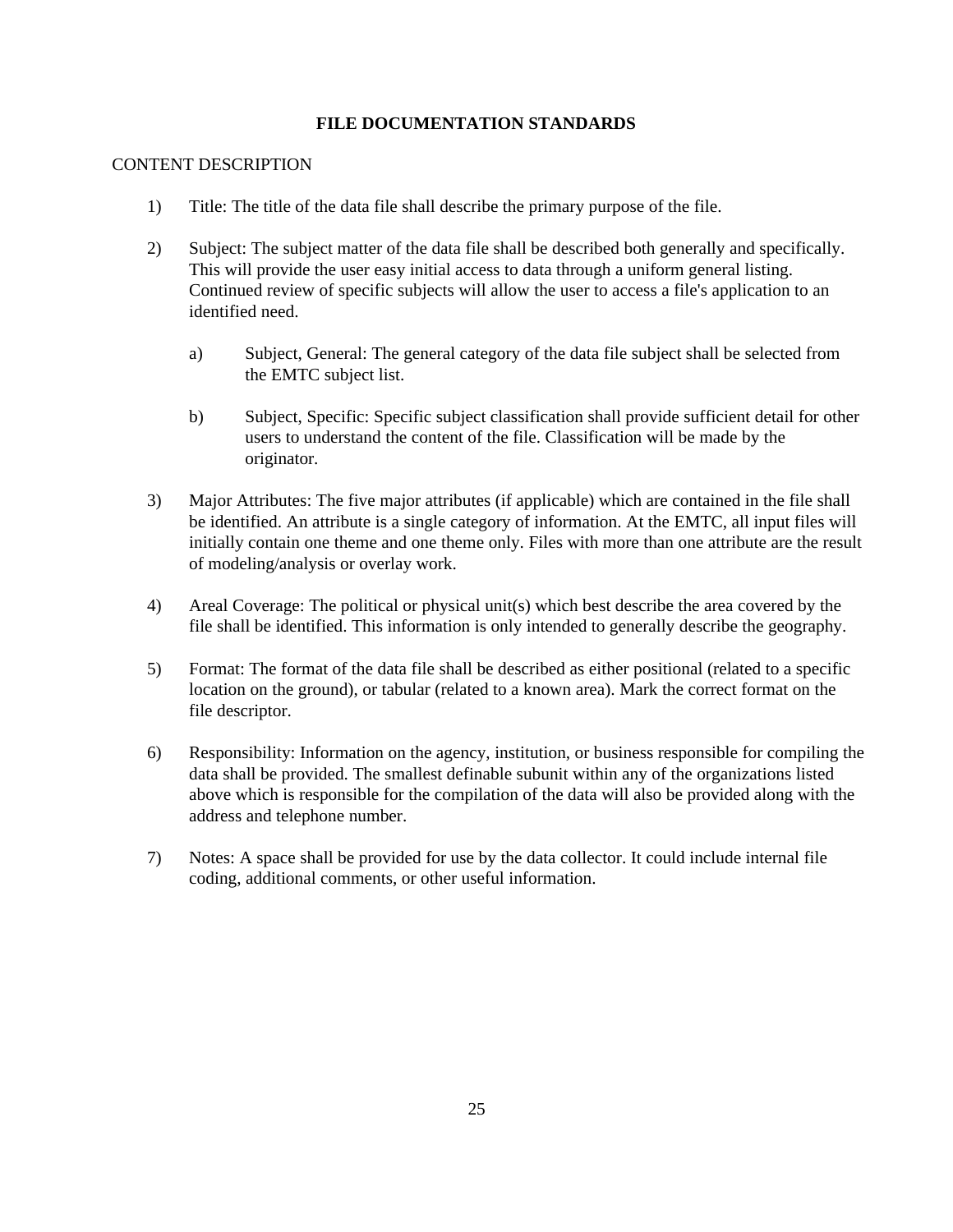#### QUALITY REPORT

The purpose of the quality report is to provide detailed information for a potential user to determine the suitability of the data for the intended use. This "truth in labeling" approach will allow the user to make the decision on whether to use the data. All land records data shall include a quality report consisting of the following sections:

- 8) Lineage: Lineage is the flow of data from the time it is first obtained until it is put into a usable form. All data goes through some sort of processing whether it is development on film or digitizing a map for computer storage. Each step in the processing has potential for altering the data, and therefore knowledge of the process and the steps taken to ensure accuracy in processing are important in assessing the quality of the data.
	- a) Source: Describe the source material from which the data was taken as well as the date of the source material.
	- b) Date of file: Provide the date that the data was compiled into a usable form. This is the date that the source material was combined with any additional information to provide the desired information. Do not use the date that the computerized file was completed unless the dates are the same.
	- c) Lineage quality: Evaluate the quality of the data processing (lineage quality). This should be done by the individual processing the data or by an independent source. The findings should be documented for review by other potential users. The extent of the documentation shall be made known as a level rating.
		- Level 1. A written document or technical report provides an in-depth description of all source materials, all computer components, and all technical processes used to develop the data, including all mathematical computations.
		- Level 2. Same as Level 1 but only partial documentation is available.
		- Level 3. Some of the source materials, computer components, and technical processes are known and are partially supported by documentation.
		- Level 4. Very little information is available about the development of the data base.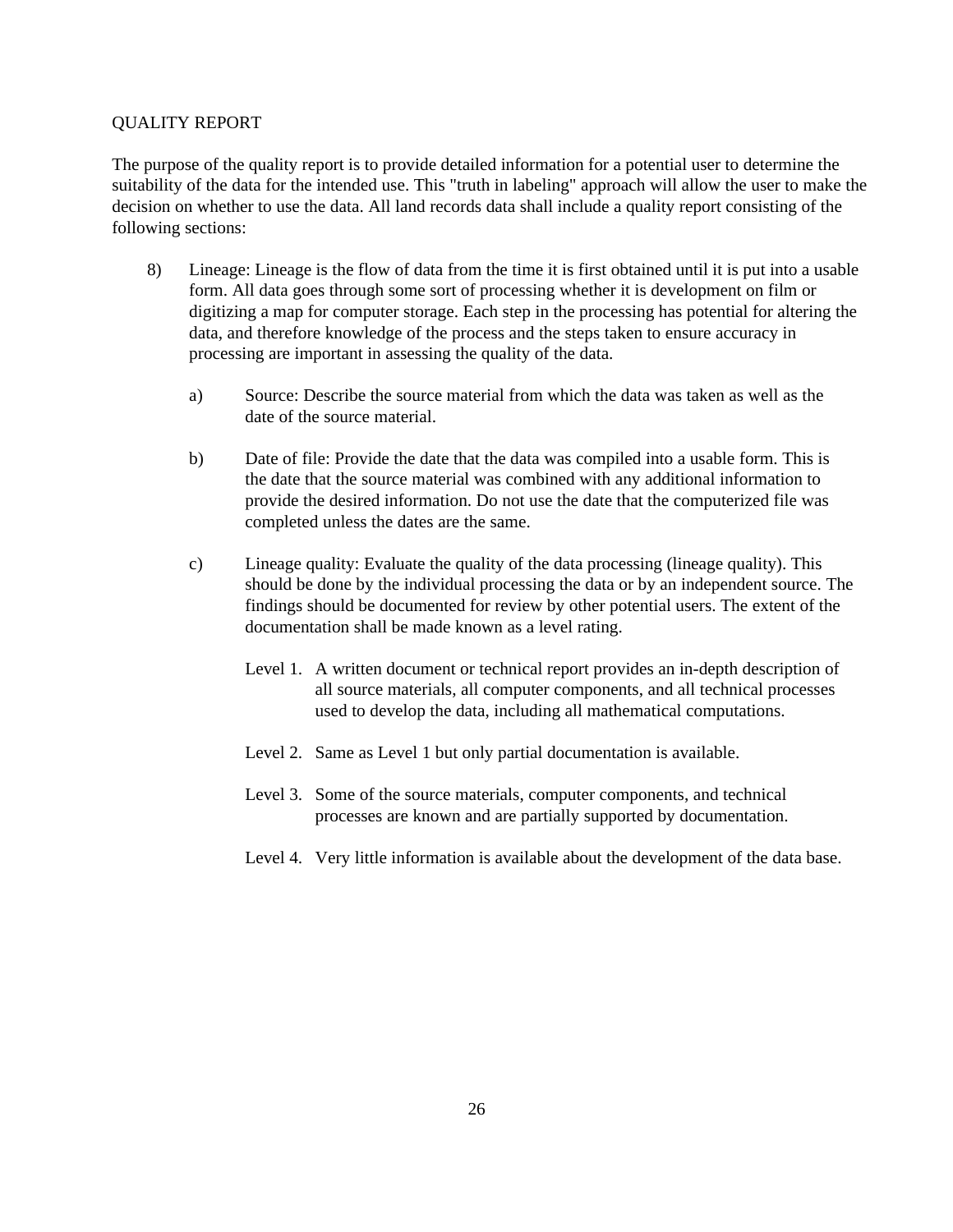- 9) Positional Accuracy: Positional accuracy is a measure of how well the data is related to the ground. Many different reference systems exist to relate data to the ground. Most are developed to meet special needs, and while useful in a given area, they do not have universal application.
	- a) The most universal reference is latitude/longitude, but other systems, such as the Wisconsin Coordinate System (WCS), a three plane state coordinate system or UTM projection can be mathematically transformed to latitude/longitude. To provide for transferability, all coordinates used for the transfer of positional data must have a known and expressed relationship to latitude and longitude. Similarly, vertical data shall be expressed in relationship to the National Vertical Datum.

If a standard reference is used, simply mark latitude/longitude, Wisconsin Plane Coordinate System (WCS), or UTM. For WCS and UTM, identify the zone.

- b) If a non-standard reference is used, identify the method used and completely describe its mathematical relationship to latitude/longitude and/or the National Vertical Datum.
- c) In the case of tabular data, describe the spatial unit used to establish a position for the tabular record such as political units, public land survey sections (PLSS), river mile index, etc.
- d) Positional Accuracy Quality: The individual compiling the data file must test the data to determine how accurately it describes points on the ground. A statement of the findings shall be documented for review by other potential users. The extent of the documentation shall be made known as a level rating.
	- Level 1. All digital data coordinates have a known and expressed mathematical relationship to latitude/longitude and the geodetic control network on the source documents is known documentation is available.
	- Level 2. Same as Level 1 but only partial documentation is available.
	- Level 3. The digital data was captured utilizing a geodetic control network other than latitude/longitude or UTM, but the relationship to latitude and longitude is expressed, some documentation is available.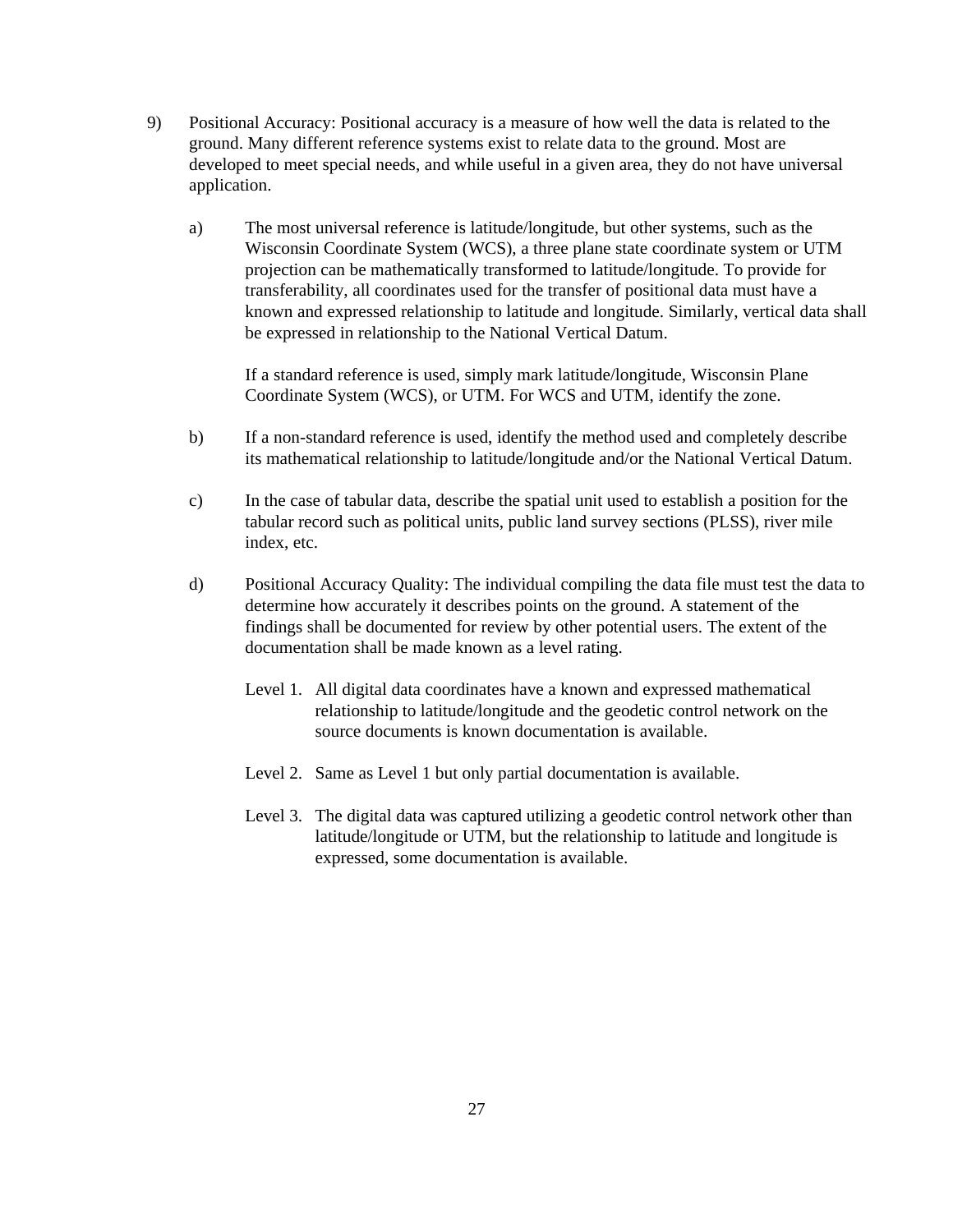Level 4. Very little information is available about the coordinate positions of the data.

- e) Positional Accuracy Testing: The extent of the testing shall be included in the documentation and be made known to potential users as a level rating.
	- Level 1. Supplemental computer data has been merged with the created digital data, or a source of higher accuracy has been compared to check for coordinate precision.
	- Level 2. Numerous measurements have been taken on the computer system to check for coordinate position and faults in line closure.
	- Level 3. A graphic inspection (check plots) has been made to the original data to check the overall fidelity to the source document.
	- Level 4. An estimate based on experience and user feedback has been made.
- 10) Attribute Accuracy: An attribute is an element, or category of the data file. Having ensured that the data were accurately processed and correctly positioned, the next test is whether or not they have been correctly described.
	- a) Attribute Accuracy Quality: The quality of the data attributes should be evaluated to ensure the attributes correctly describe what occurs on the ground. A report of attribute accuracy - the methods used, the findings, and any corrections made shall be prepared for review by potential users. The extent of documentation shall be expressed as a level rating.
		- Level 1. A written document or technical report provides an in-depth description of method(s) used to evaluate attribute accuracy, findings-andcorrections-quality, and the resulting findings.
		- Level 2. Same as Level I but only partial documentation is available.
		- Level 3. Some information exists on the process used to evaluate attribute accuracy and the results are partially documented.
		- Level 4. Very little information is available.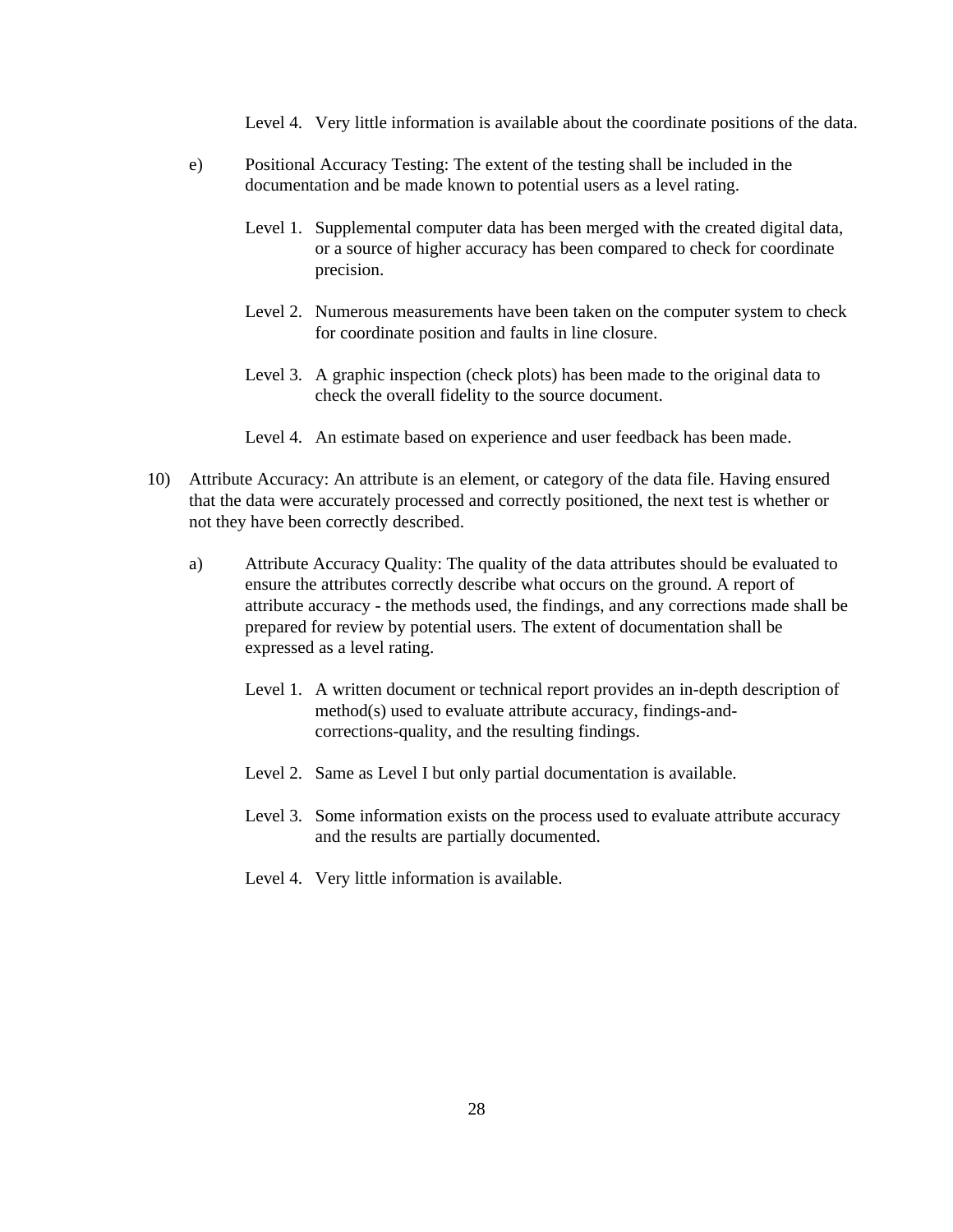- b) Attribute Accuracy Tests: Several different methods can be applied to the evaluation of attribute integrity. Each provides a degree of accuracy. The extent that the evaluation process was applied to the data shall be expressed as a level rating.
	- Level 1. Over 25% of the data file was field verified.
	- Level 2. The data file was compared with an independent source of higher accuracy and a discrepancy index was prepared for the entire file. The relationship between the file and the independent source is explained and discrepancies corrected or clarified.
	- Level 3. A discrepancy matrix was prepared based on independent point samples. The sample procedure and the location of the sample points is described.
	- Level 4. An estimate based on experience or user feedback has been made.
- 11) Logical Consistency: Logical consistency inquires about the "reasonableness" of the data, providing an additional test. Factors such as intersections not crossing, lines being entered more than once, the presence of overshoots and/or undershoots, totals not adding to 100%, structures located in lakes, etc. are examples of inconsistencies.
	- a) Logical Consistency Quality: All data shall be tested for consistency (reasonableness). The methods used, findings, and corrective actions shall be documented and available for review. The extent of this testing will be expressed as a level rating.
		- Level 1. A written document or technical report provides an in-depth description of tests performed, the resulting findings, and the corrective actions taken.
		- Level 2. Same as Level I but only partial documentation is available.
		- Level 3. Some information exists on the tests conducted and the results are partially documented.
		- Level 4. Very little information is known or available.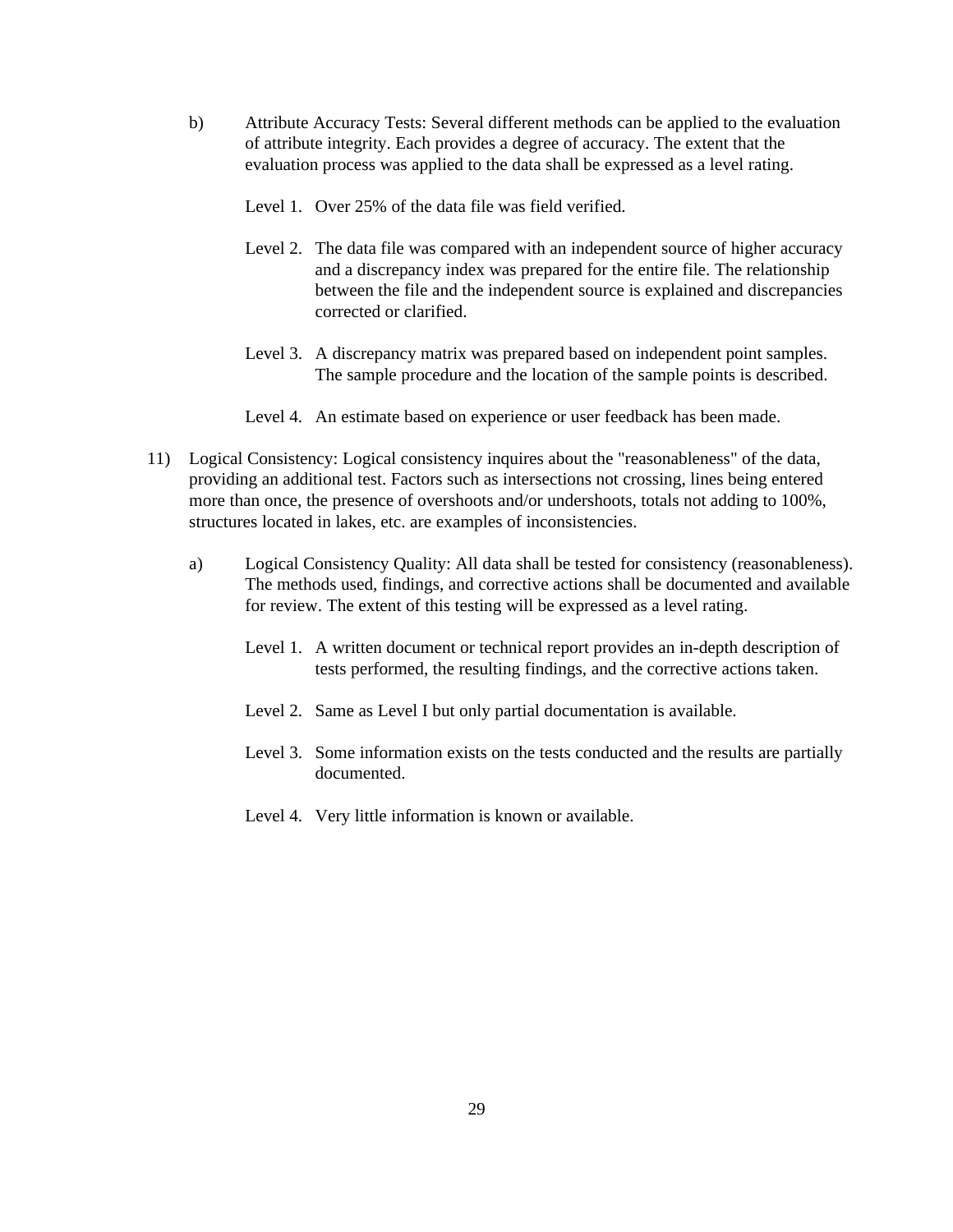- b) Logical Consistency Testing: The extent that the test(s) have been applied to the data shall be expressed as a level rating.
	- Level 1. Exhaustive testing has been done on all portions of the data to check for consistent conditions. Inconsistencies should not exist.
	- Level 2. More than 50% of the file has been tested. Some inconsistencies are known to exist.
	- Level 3. A graphic comparison has been made to the original data and random points have been tested for inconsistencies. Some inconsistencies are known to exist.
	- Level 4. An estimate based on experience and user feedback has been made. Inconsistencies are known to exist.
- 12) Completeness: This section is comparable to the legend information on a map and is intended to help the user better understand the data. Selection criteria, definitions used, geometric thresholds, taxonomic completeness and other relevant mapping rules are the types of supporting information to be included in the report. A report of completeness shall be prepared providing relevant information about the data and shall be expressed as a level rating.
	- Level 1. A written document or technical report exists and provides an in-depth description of the data characteristics.
	- Level 2. Same as Level 1 but only partial documentation is available.
	- Level 3. Some information exists and is partially documented.
	- Level 4. Very little information is available.

#### HARDWARE/SOFTWARE

- 13) Media: The media description should include sufficient information for the reader to determine whether or not the computer equipment at their site can process the information. Information must include:
	- a) The media type (magnetic tape reel, magnetic tape cartridge, optical disk, flexible disk, disk, cards, paper, tape, etc.)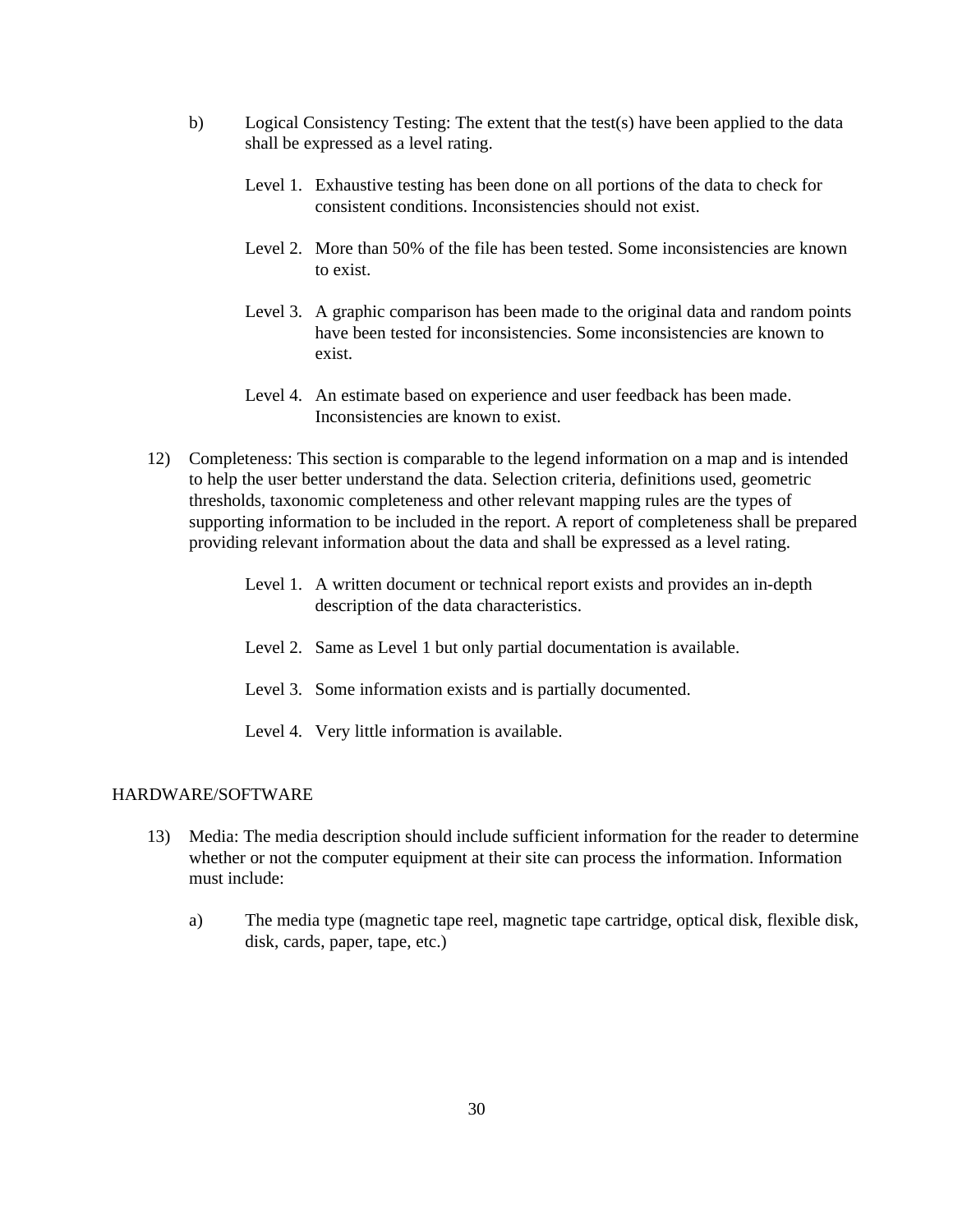- b) Density/capacity (800, 1600, or 6250 bpi, 360Kb, 300Mb, etc.) and, where appropriate,
- c) Manufacturer and model (especially for media other than magnetic tape).
- 14) Size: The size should give an indication of the volume of computer-readable information, both as:
	- a) Number of records (or table entries).
	- b) Millions or billions of bytes.
- 15) Organization: The organization description should include information which will allow the reader to decide whether or not a given computer system can process the information and what conversions might be necessary. It should show:
	- a) The maximum record length or table entry size.
	- b) Whether these records are of fixed or varying length.
	- c) Describe the overall file organization. i.e., sequential, random, indexed, etc.
	- d) For data describing spatial objects, specify type of geometric unit used for representation.
- 16) Codes: The codes section should describe what data encodings exist on the file for both character and numeric information. This should include where applicable:
	- a) Character code.
	- b) Binary integer format.
	- c) Floating point format.
	- d) Packed decimal format.
	- e) Other special encoding used.
- 17) Level of Documentation: An honest evaluation of the quality and quantity of the computer information available to describe the file shall be provided.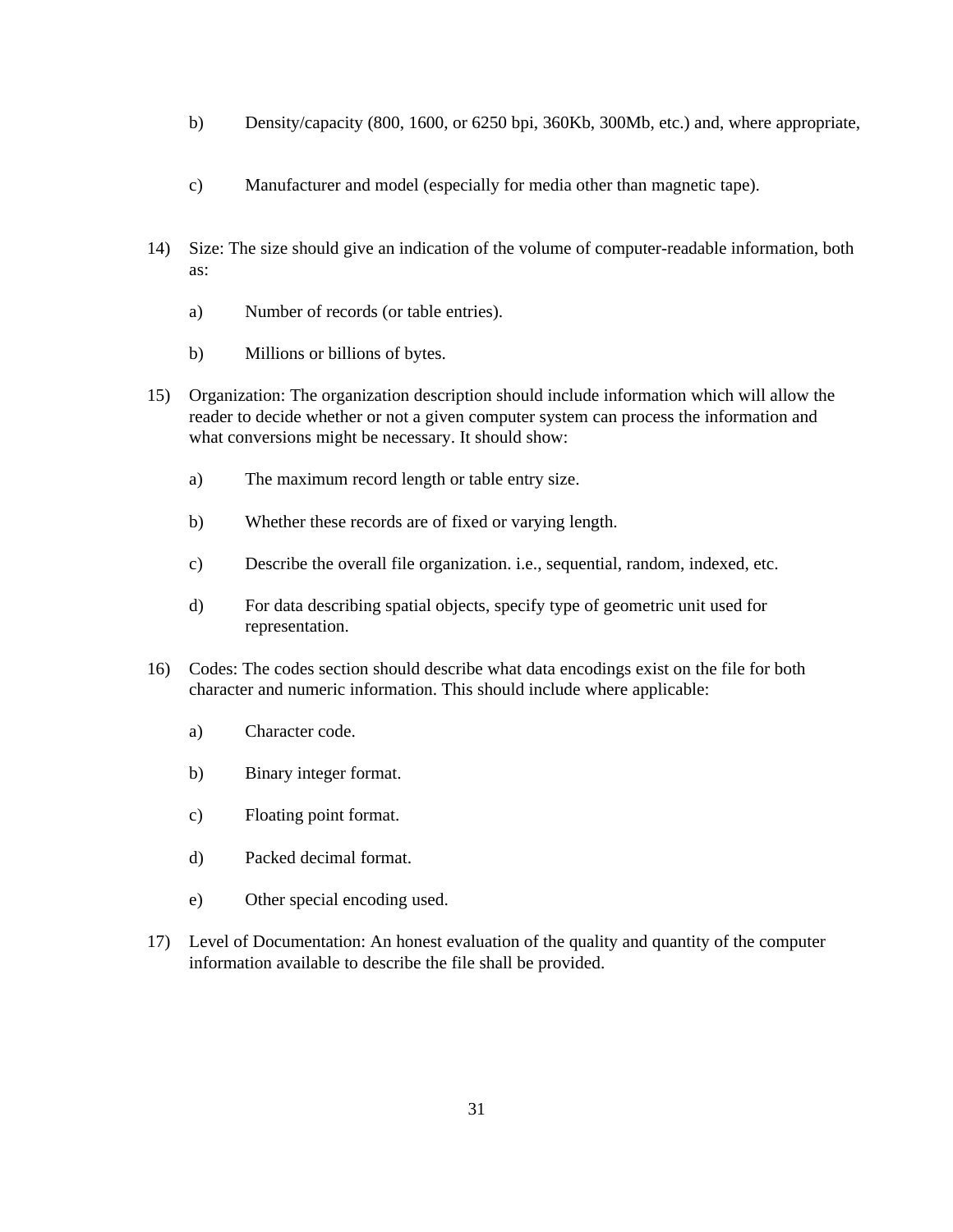- 18) Hardware Configuration: The major hardware components used at the site which may affect the ability of another site to process the data should be described. The listings should include:
	- a) Vendor.
	- b) Model.
	- c) Machine class  $\left(\langle 1 \text{ min} = \text{micro/min}; 1.5 \text{ min}\right) = \text{supermini}; \text{or mainframe}.$
	- d) Terminal hardware.
	- e) Space used to store and access file.
- 19) Software Configuration: The software used at the site which may affect the ability of another site to process the information should be listed. The listing should include:
	- a) Operating system and version.
	- b) File manager.
	- c) Data base manager.
	- d) Other software available for required data entry, inquiry, and/or graphics.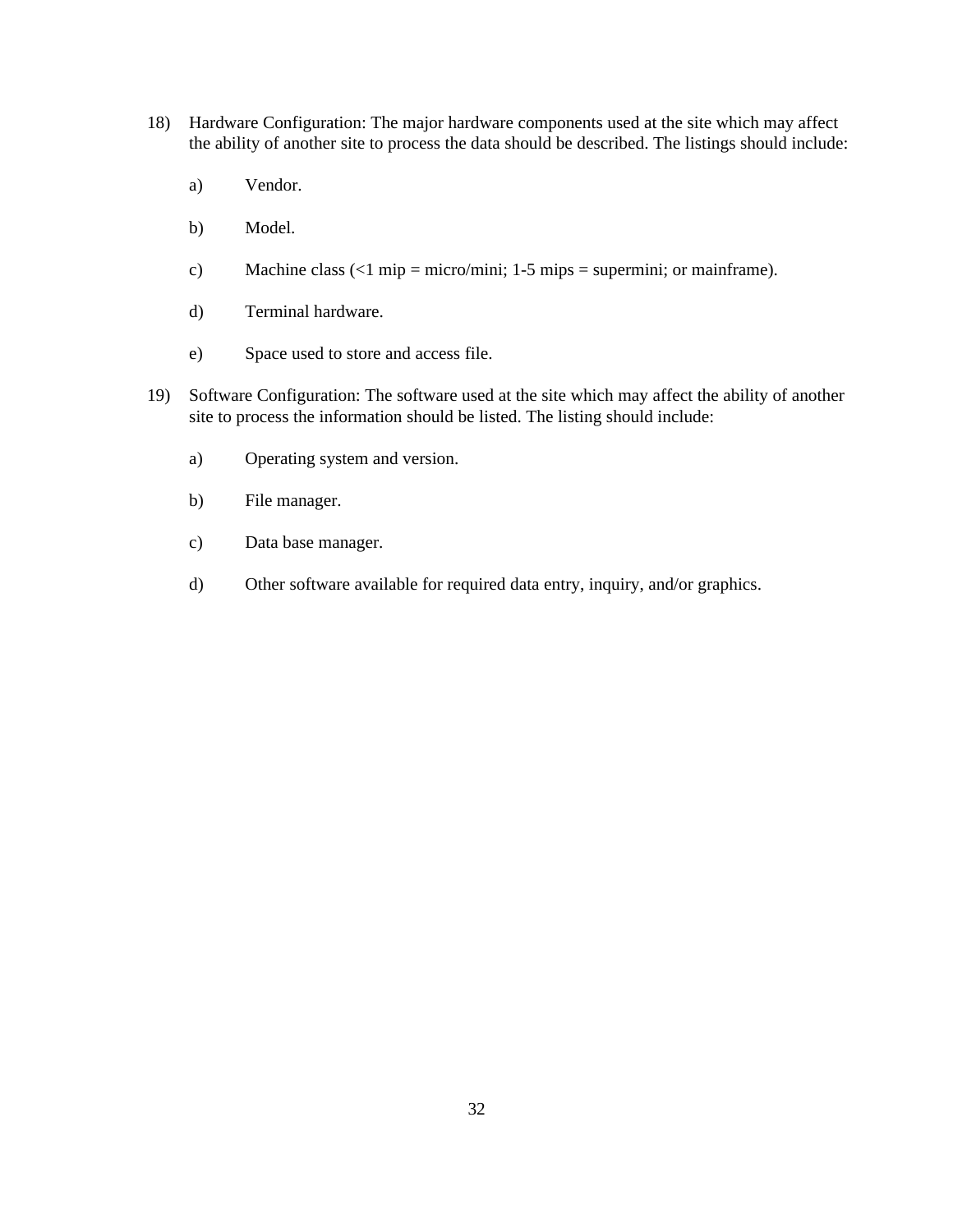# **APPENDIX A**

# **FILE DOCUMENTATION RECORDING FORM**

# **CONTENT DESCRIPTION**

| $1)$ Title:                                                                                                                                                         |
|---------------------------------------------------------------------------------------------------------------------------------------------------------------------|
| 2) Subject:                                                                                                                                                         |
| 3) Major Attributes:<br>$a) \longrightarrow$<br>$\mathbf{b) \perp}$<br>$c)$ $\overline{\phantom{a}}$<br>$\mathbf{d}$ ) $\blacksquare$<br>$\left( e\right)$ $\qquad$ |
| 4) Aerial Coverage:                                                                                                                                                 |
| 5) Format:<br>a) Positional ( )<br>b) Tabular $($ $)$                                                                                                               |
| 6) Responsibility:<br>Name:                                                                                                                                         |
|                                                                                                                                                                     |
|                                                                                                                                                                     |
|                                                                                                                                                                     |
| City, State:                                                                                                                                                        |
| Telephone:                                                                                                                                                          |
|                                                                                                                                                                     |
|                                                                                                                                                                     |
|                                                                                                                                                                     |
|                                                                                                                                                                     |
|                                                                                                                                                                     |
|                                                                                                                                                                     |
|                                                                                                                                                                     |
|                                                                                                                                                                     |
|                                                                                                                                                                     |
|                                                                                                                                                                     |
|                                                                                                                                                                     |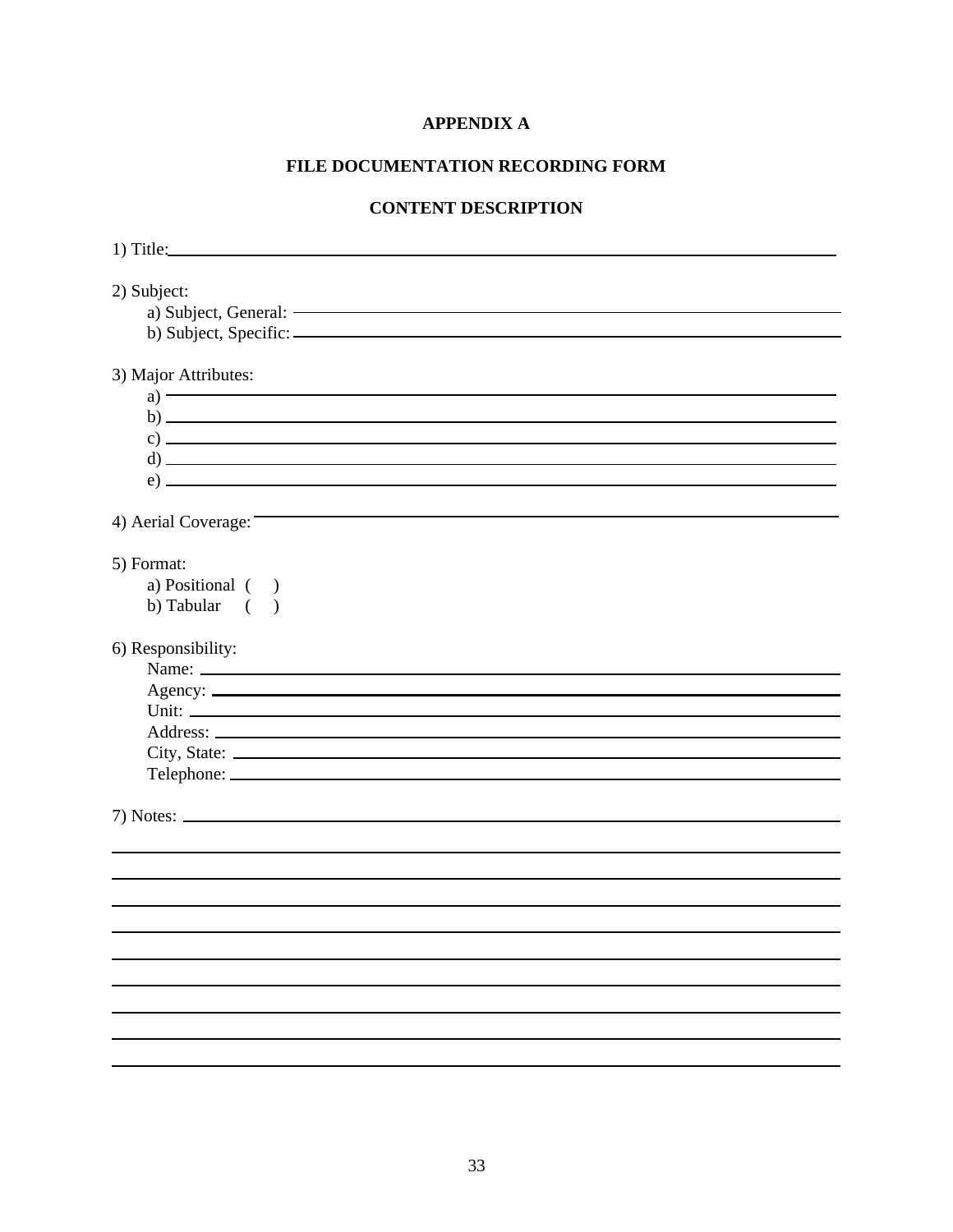# **FILE DOCUMENTATION RECORDING FORM**

# **QUALITY REPORT**

| 8) Lineage:                                                            |           |                                                   |  |
|------------------------------------------------------------------------|-----------|---------------------------------------------------|--|
| a) Source: $\overline{\phantom{a}}$                                    |           |                                                   |  |
| b) Date of File:                                                       |           |                                                   |  |
| c) Lineage Quality:                                                    |           |                                                   |  |
| 9) Positional Accuracy:                                                |           |                                                   |  |
| a) Horizontal Reference Used:                                          |           |                                                   |  |
| Lat/Long $($ $)$                                                       |           |                                                   |  |
| <b>WCS</b><br>$($ )                                                    |           |                                                   |  |
| <b>UTM</b>                                                             |           |                                                   |  |
| Other                                                                  |           | <u> 1980 - Johann Barbara, martxa alemaniar a</u> |  |
|                                                                        |           |                                                   |  |
| b) Vertical Reference Used:                                            |           |                                                   |  |
| No Vertical Information (                                              |           |                                                   |  |
| National Datum                                                         |           |                                                   |  |
| Other                                                                  |           |                                                   |  |
|                                                                        |           |                                                   |  |
|                                                                        |           |                                                   |  |
| c) Spatial Reference for Tabular Data:                                 |           |                                                   |  |
| <b>Political Unit</b><br>$\left($                                      |           |                                                   |  |
| Physical Unit                                                          |           |                                                   |  |
| <b>PLSS</b> Sections                                                   |           |                                                   |  |
| River Mile Index<br>$\left($                                           |           |                                                   |  |
| Other                                                                  |           |                                                   |  |
|                                                                        |           |                                                   |  |
|                                                                        |           |                                                   |  |
| d) Positional Accuracy Quality ()<br>e) Positional Accuracy Testing () |           |                                                   |  |
|                                                                        |           |                                                   |  |
| 10) Attribute Accuracy:                                                |           |                                                   |  |
| a) Attribute Accuracy Quality                                          |           |                                                   |  |
| b) Attribute Accuracy Testing ()                                       |           |                                                   |  |
|                                                                        |           |                                                   |  |
| 11) Logical Consistency:                                               |           |                                                   |  |
| a) Logical Consistency Quality (                                       |           |                                                   |  |
| b) Logical Consistency Testing ()                                      |           |                                                   |  |
|                                                                        |           |                                                   |  |
| 12) Completeness:                                                      | $\lambda$ |                                                   |  |
|                                                                        |           |                                                   |  |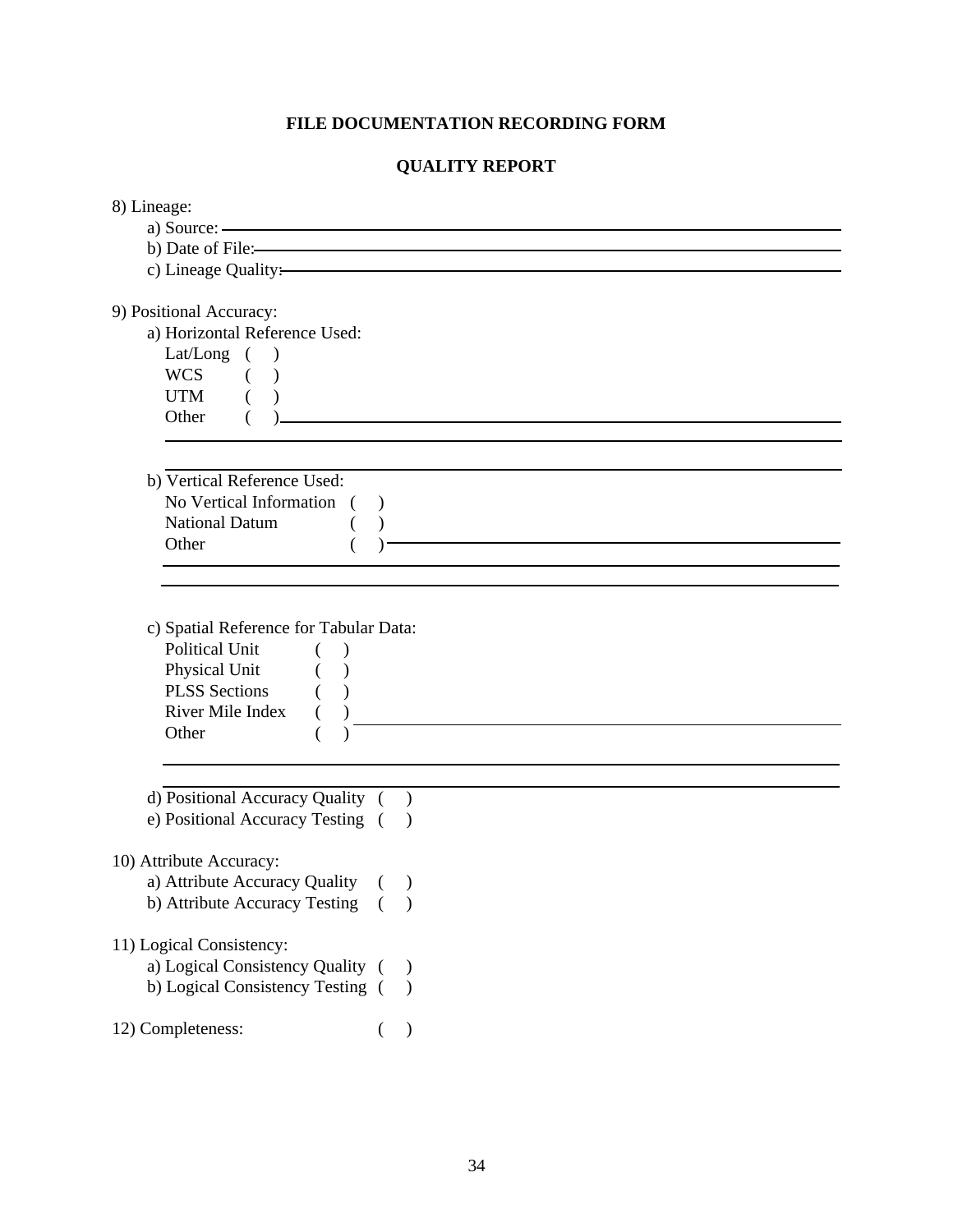# **FILE DOCUMENTATION RECORDING FORM**

# **HARDWARE/SOFTWARE**

| 13) Media:                                                                                                                                                                                                                                                                    |
|-------------------------------------------------------------------------------------------------------------------------------------------------------------------------------------------------------------------------------------------------------------------------------|
|                                                                                                                                                                                                                                                                               |
| b) Density/Capacity:                                                                                                                                                                                                                                                          |
| c) Manufacturer/Model                                                                                                                                                                                                                                                         |
|                                                                                                                                                                                                                                                                               |
| 14) Size:                                                                                                                                                                                                                                                                     |
|                                                                                                                                                                                                                                                                               |
|                                                                                                                                                                                                                                                                               |
| 15) Organization:                                                                                                                                                                                                                                                             |
| a) Maximum Record Length: 2008 and 2008 and 2008 and 2008 and 2008 and 2008 and 2008 and 2008 and 2008 and 200                                                                                                                                                                |
|                                                                                                                                                                                                                                                                               |
|                                                                                                                                                                                                                                                                               |
|                                                                                                                                                                                                                                                                               |
| Point:<br>$($ )                                                                                                                                                                                                                                                               |
| Line, Unstructured Graphics ()                                                                                                                                                                                                                                                |
| Line, Topographical Network ()                                                                                                                                                                                                                                                |
| Polygon                                                                                                                                                                                                                                                                       |
| <b>Raster Grid</b>                                                                                                                                                                                                                                                            |
|                                                                                                                                                                                                                                                                               |
| 16) Codes:                                                                                                                                                                                                                                                                    |
|                                                                                                                                                                                                                                                                               |
|                                                                                                                                                                                                                                                                               |
|                                                                                                                                                                                                                                                                               |
|                                                                                                                                                                                                                                                                               |
|                                                                                                                                                                                                                                                                               |
|                                                                                                                                                                                                                                                                               |
| 17) Level of Documentation: ()                                                                                                                                                                                                                                                |
|                                                                                                                                                                                                                                                                               |
| 18) Hardware Configuration:                                                                                                                                                                                                                                                   |
| a) Vendor: $\frac{1}{2}$ Vendor: $\frac{1}{2}$ Vendor: $\frac{1}{2}$ Vendor: $\frac{1}{2}$ Vendor: $\frac{1}{2}$ Vendor: $\frac{1}{2}$ Vendor: $\frac{1}{2}$ Vendor: $\frac{1}{2}$ Vendor: $\frac{1}{2}$ Vendor: $\frac{1}{2}$ Vendor: $\frac{1}{2}$ Vendor: $\frac{1}{2}$ Ve |
| $\mathbf b)$ Model:                                                                                                                                                                                                                                                           |
|                                                                                                                                                                                                                                                                               |
|                                                                                                                                                                                                                                                                               |
|                                                                                                                                                                                                                                                                               |
|                                                                                                                                                                                                                                                                               |
| 19) Software Configuration:                                                                                                                                                                                                                                                   |
|                                                                                                                                                                                                                                                                               |
|                                                                                                                                                                                                                                                                               |
|                                                                                                                                                                                                                                                                               |
|                                                                                                                                                                                                                                                                               |